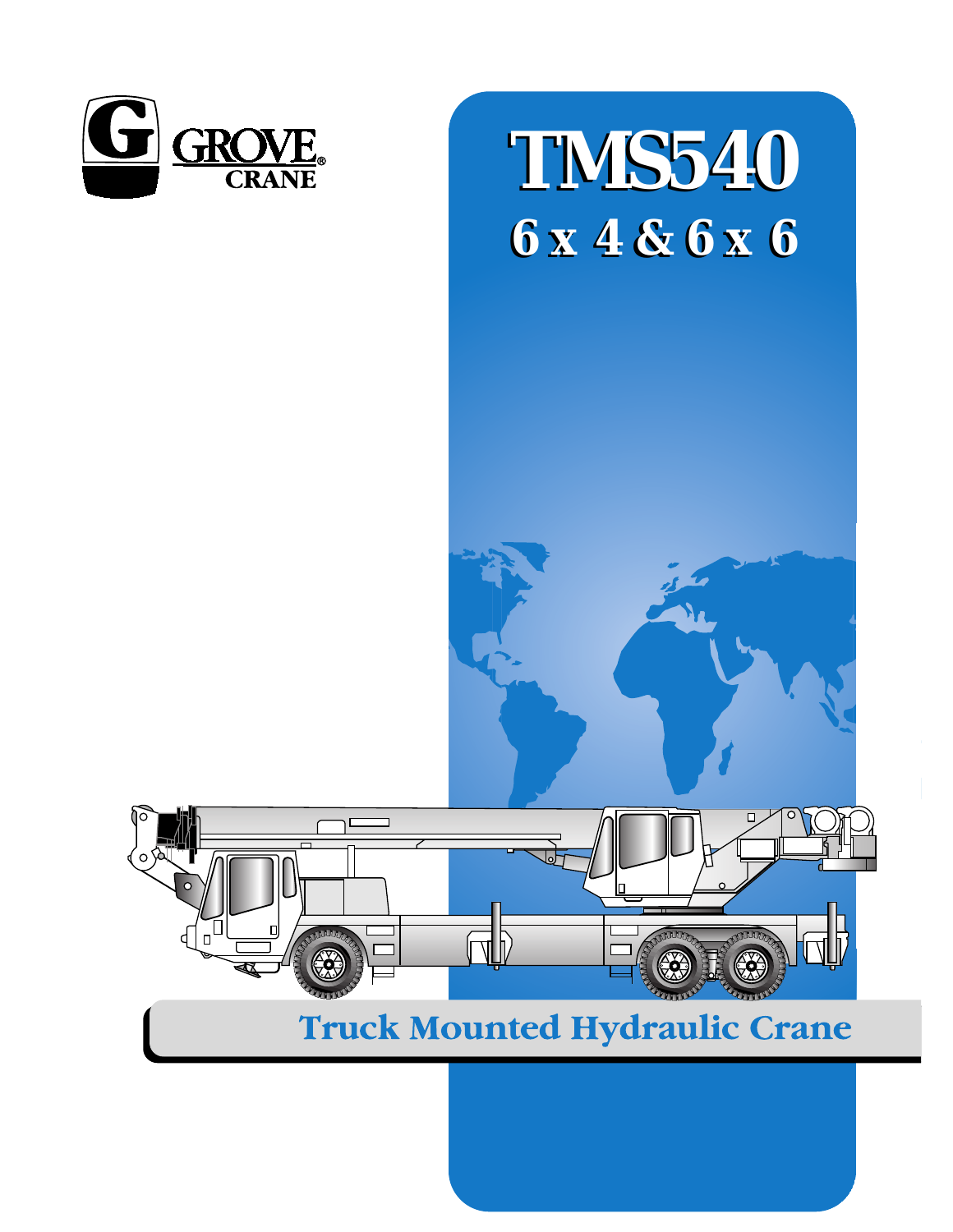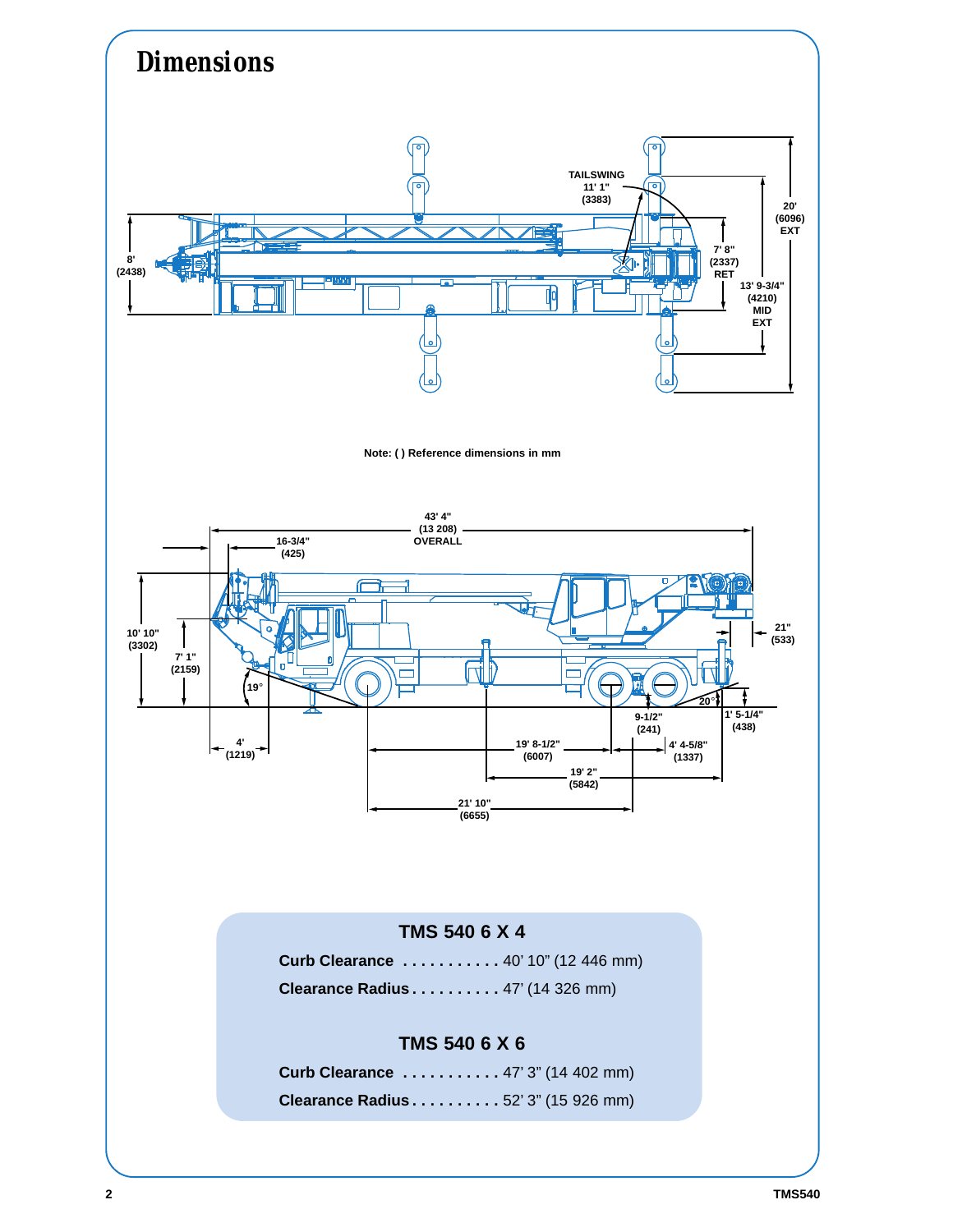# *Working range*



**DIMENSIONS ARE FOR LARGEST GROVE FURNISHED HOOK BLOCK AND HEADACHE BALL, WITH ANTI-TWO BLOCK ACTIVATED.** 

**6'-9" 7'-8"**

(G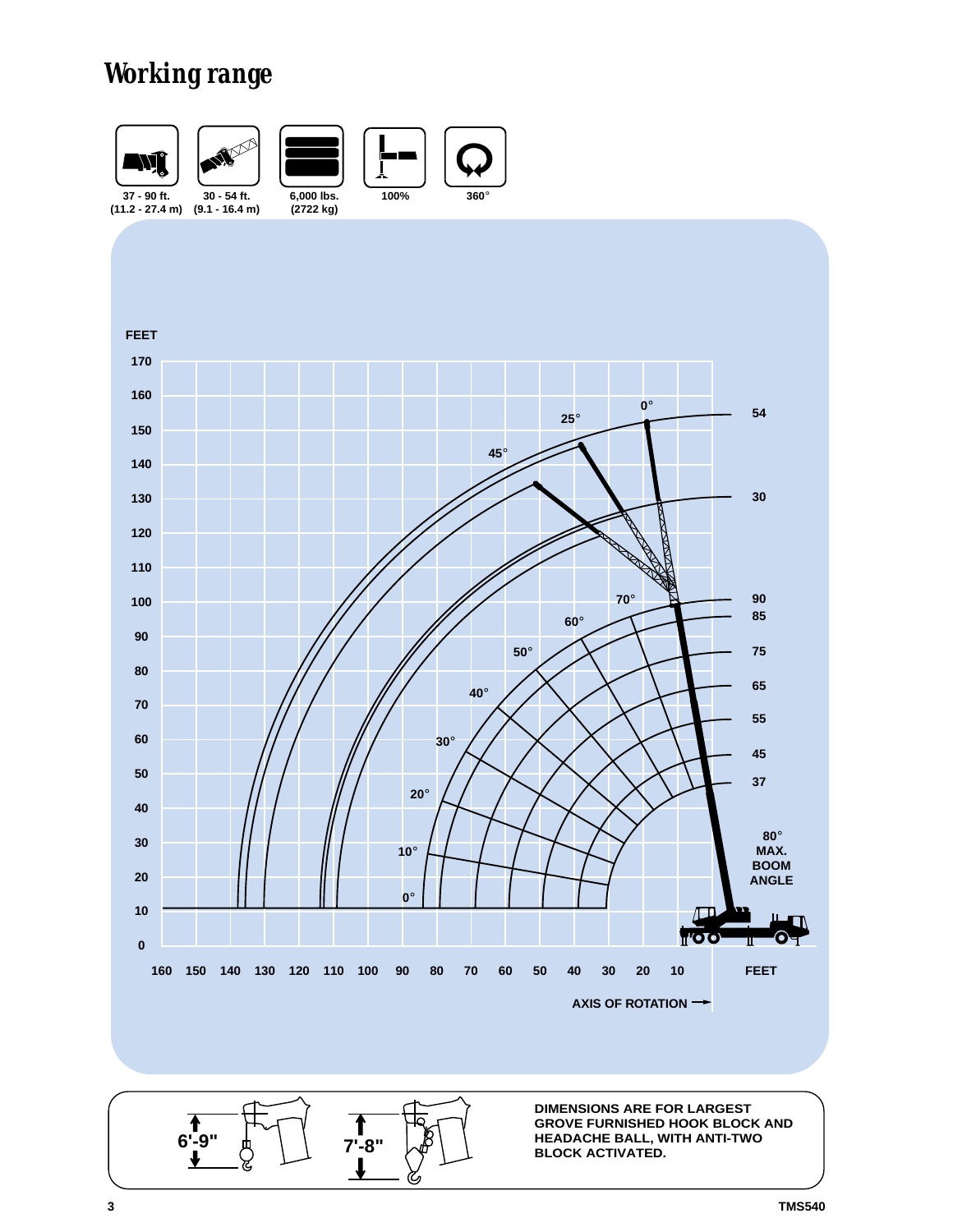#### **Boom**

37 ft. - 90 ft.(11.2 m - 27.4 m) three-section, full power boom. Maximum tip height: 98 ft. (29.8 m).

#### **\*Optional Boom**

37 ft. - 115 ft.(11.2 m - 35 m) four-section, full power boom. Maximum tip height: 123 ft. (37.5 m).

#### **Folding Swingaway Extension**

30 ft. - 54 ft.(9.1 m - 16.4 m) folding lattice swingaway extension offsettable at 0°, 25° and 45°. Stows alongside base boom section.

Maximum tip height: 152 ft. (46.4 m) standard boom, 177 ft. (53.9 m) optional boom.

#### **\*Optional Folding Swingaway Extension**

30 ft. (9.1 m) lattice swingaway boom extension offsettable at 0°, 25° and 45°. Stows alongside base boom section.

Maximum tip height: 128 ft. (39.2 m) standard boom, 153 ft. (46.7 m) optional boom.

#### **Boom Nose**

Four nylatron sheaves mounted on heavy duty tapered roller bearings with removable pin-type rope guards. Quick reeve boom nose.\*Optional removable auxiliary boom nose with removable pin type rope guard, required for 40 ton capacity with 5:1 safety factor for hoist cable.

#### **Boom Elevation**

One double acting hydraulic cylinder with integral holding valve provides elevation from -3° to 80°.

#### **Load Moment**

#### **& Anti-Two Block System**

A load moment and anti-two block system with audio-visual warning, control lever lockout, and graphic display. These systems provide electronic display of boom angle, length, radius, tip height, relative load moment, maximum permissible load, and warning of impending two-block conditions.

#### **Cab**

Full vision, galvannealed, steel fabricated with accoustical lining and tinted safety glass throughout. Deluxe seat incorporates armrest mounted single axis, electronic controls. Dash panel incorporates gauges for all engine functions. Other standard features include: sliding side and rear windows, variable speed electric windshield washer-wiper, circulating air fan, hot water heater, sliding skylight with two speed electric skylight washer-wiper, swing horn, fire extinguisher, cab mounted worklights, one cell phone power outlet, seat belt, and hoist mirror.

#### **Swing**

Planetary swing with foot applied multi-disc wet brake. Spring applied, hydraulically released parking brake, plunger type, mechanical house lock, and 360° house lock, all operated from the cab. Maximum speed: 3.0 RPM (no load).

#### **Counterweight**

One hydraulically removable section @ 2,000 lbs. (907 kg), as standard equipment pinned to turntable. \*Additional optional 2,000 lbs.slabs may be added to provide a total of 4,000 lbs.(1814 kg) or 6,000 lbs. (2722 kg).

#### **Hydraulic System**

One axial piston variable displacement pump and 2 single section gear pumps with a combined output of 110 G.P.M.(416 lpm) driven by two carrier transmission mounted P.T.O.'s. Electric pump disconnect for travel.

Return line type filter with full flow by-pass protection and service indicator. Replaceable cartridge with micron filtration rating of 3/5/10, (ISO CODE 16/13). Reservoir capacity: 111 gal. (420 L).

Remote-mounted oil cooler with thermostatically controlled electric motor driven fan.

# **Hoist Specifications**

#### **Main and \*Auxiliary Hoist - HO20A-23G**

Planetary reduction with automatic spring applied mulit-disc brake.Variable speed, up and down. Grooved drum with integral electronic hoist drum rotation indicator.

Maximum Single Line Speed:

| (1st Layer) | 309 FPM (94 m/min)  |
|-------------|---------------------|
| (2nd Layer) | 336 FPM (102 m/min) |
| (3rd Layer) | 363 FPM (111 m/min) |
| (4th Layer) | 390 FPM (119 m/min) |

Maximum Single Line Pull:

| (1st Layer) | 11,819 lbs. (5361 kg) |
|-------------|-----------------------|
| (2nd Layer) | 10,871 lbs. (4931 kg) |
| (3rd Layer) | 10,064 lbs. (4565 kg) |
| (4th Layer) | 9,369 lbs. (4250 kg)  |

Maximum Single Line Pull:

9,080 lbs. (4119 kg) with 5:1 safety factor

Wire rope: 5/8 in. (16 mm) x 500 ft.(152 m) 18 x 19

Maximum rope stowage: 530 ft. (161.5 m)

*\*Denotes optional equipment*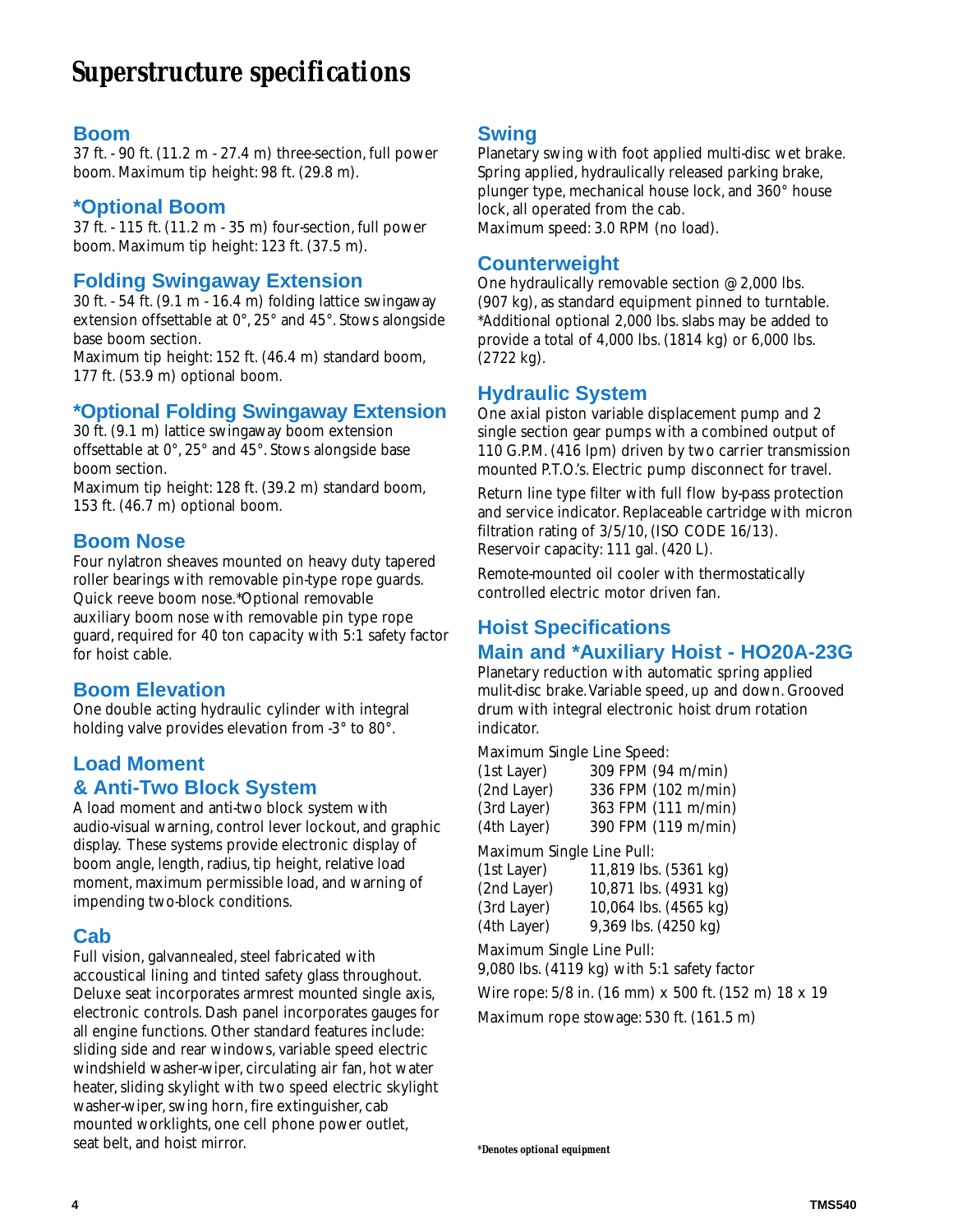#### **Chassis**

Box section frame fabricated from high-strength, alloy steel. Integral outrigger housings and front/rear towing and tie down lugs.

#### **Outrigger System**

Hydraulic single-stage, double box beam outriggers with front stabilizer and inverted jack design; equipped with integral holding valves. Three position with fully extended, intermediate (50%) extended and fully retracted settings. Steel fabricated, self-stowing type outrigger pads, 16 in. (406 mm) square, self stowing steel outrigger pads and a permanently stowed, front center stabilizer pad, aluminum.

#### **Outrigger Controls**

Located in the superstructure cab on the left side (umbilical design), requires two hand operation. Crane level indicator (sight bubble) on right side console.

#### **Engine**

Caterpillar 3126B HUEI, six cylinder, turbocharged and after cooled diesel, 439 cu. in.(7.19 L) 300 bhp (224 kW) (gross) @ 2,200 RPM. Maximum torque: 800 ft. lbs.(1085 Nm) @ 1,400 RPM.

#### **Fuel Tank Capacity**

60 gallons (227 L).

#### **Electrical System**

Two 12 V low maintenance batteries. 24 V system with 12 V headlights. Battery disconnect in battery box compartment.

#### **Drive**

6 x 4 x 2 standard, \*optional 6 x 6 x 2.

#### **Steering**

Front axles, mechanical with hydraulic power assist controlled by steering wheel.

#### **Transmission**

Allison automatic 6 speeds forward and 1 reverse.

#### **TMS 6 x 4 Axles**

- Front: (1) Rockwell, beam type steering axle, 82.8 in. (2.10 m) track. Capacity: 21,000 lbs. (9526 kg)
- Rear: (2) Rockwell single reduction drive, 72.25 in. (1.84 m) track. Inter-axle differential lock. Capacity: 41,000 lbs. (18 598 kg).

#### **Transfer Case**

Meritor single speed with front axle disconnect.

#### **TMS 6 x 6 Axles**

- Front: (1) Kessler, single reduction steering axle, 82.8 in. (2.10 m) track. Capacity: 22,000 lbs. (9979 kg)
- Rear: (2) Rockwell single reduction drive, 72.25 in. (1.84 m) track. Inter-axle and cross-axle differential lock. Capacity: 41,000 lbs. (18 598 kg).

#### **TMS 6 x 4 Brakes**

S-cam, dual line air system operating on all wheels. Spring-applied, air released parking brake acting on rear axles. Air dryer standard.

#### **TMS 6 x 6 Brakes**

Wedge brakes on front the front axles and S-cam brakes on the rear axles. Dual line air system operating on all wheels. Spring-applied, air released parking brake acting on rear axles.Air dryer standard.

#### **Tires**

```
Standard Front: 425/65R22.5 (6 x 4), 445/65R22.5
                (6 x 6) radial highway tread tubeless 
                singles.
Standard Rear: 11R22.5 (6 x 4), 12R22.5 (6 x 6)
                highway tread tube type duals.
```
#### **Suspension**

- Front: Spring mounted single axle with shock absorbers.
- Rear: Spring over equalizing beam.

#### **Lights**

Full carrier lighting package including front/mid/rear turn indicators, head and tail lights, brake and hazard warning lights, daytime running lights.

#### **Cab**

One man design, galvannealed steel fabricated with fiberglass outer shell cab door, accoustical lining and tinted safety glass throughout. Deluxe fabric covered, fully adjustable air ride seat with armrests. Complete driving controls and engine instrumentation including tilt telescope steering wheel, tachometer, speedometer, voltmeter, water temp., oil pressure, fuel level, dual air pressure gauges with A/V warning, engine high temp./low oil pressure/low coolant A/V warning. Other standard items include hot water heater/defroster, electric variable speed windshield washer and wiper, electric door window, fire extinguisher, seat belt, door and window locks, and two power outlets for cell phone or fax machine.

#### **Maximum Speed**

 $6 \times 4 - 65$  MPH (105 kph),  $6 \times 6 - 62$  MPH (100 kph).

#### **Gradeability (Theoretical)**

30% (Based on 60,000 lbs.[27 215 kg] GVW).

#### **Gross Vehicle Weight**

Basic 6 x 4 unit 54,000 lbs.(24 494 kg). Basic 6 x 6 unit 56,000 lbs.(25 402 kg).

#### **Miscellaneous Standard Equipment**

Full width aluminum fenders with rear fender storage wells, dual electric, remote controlled, heated, rear view mirrors, electronic back-up alarm, aluminum sling/tool box, fiberglass engine hood, electric controlled pump disconnect, permanently lubed drivelines, tire inflation kit, battery disconnect, air cleaner restriction indicator, block and ball stowage, chrome muffler stack, aluminum front/rear wheels (outer rear only).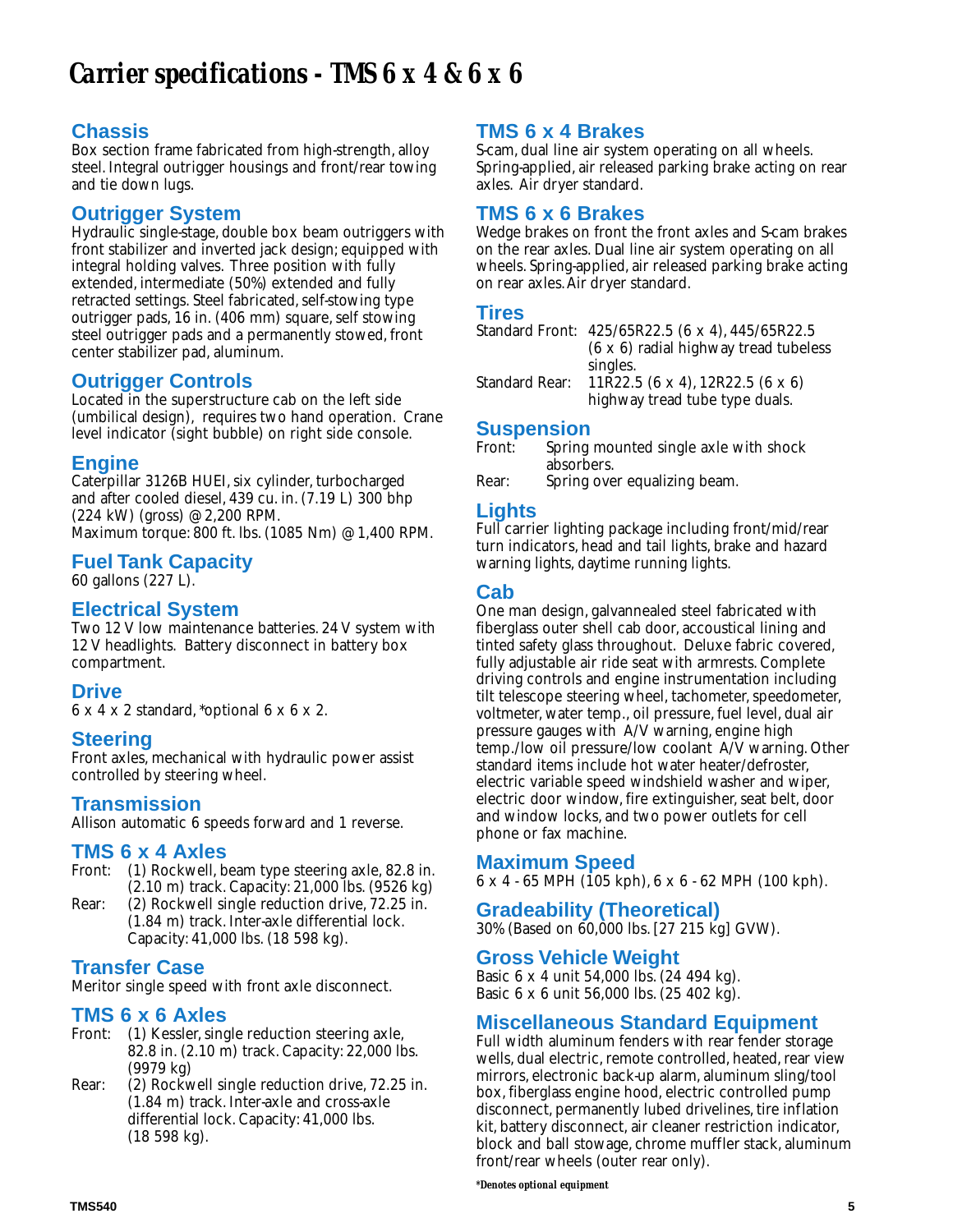# *Weights*

## **TMS540 6 x 4**

ALLOWABLE TRAVEL WEIGHTS **FRONT REAR GROSS** 

**21,000 lbs. (9526 kg) 41,000 lbs. (18 598 kg) 62,000 lbs. (28 124 kg)**

| BASE MACHINE WITH 90 FT. BOOM, W/O CWT.     | <b>FRONT</b><br>17,518 lbs. (7946 kg) | <b>RFAR</b><br>30,351 lbs. (13 767 kg) | <b>GROSS</b><br>47,869 lbs. (21 713 kg) |
|---------------------------------------------|---------------------------------------|----------------------------------------|-----------------------------------------|
| <b>SUBSTITUTE: 115 FOOT 4 SECTION BOOM</b>  | 2,169 lbs. (984 kg)                   | 1,048 lbs. (475 kg)                    | 3,217 lbs. (1459 kg)                    |
| 30 - 54 FT. FOLDING S/A, INCLUDES BRACKETS  | 1,817 lbs. (824 kg)                   | 584 lbs. (265 kg)                      | 2,401 lbs. (1089 kg)                    |
| 45 TON HOOKBLOCK TIED AT BUMPER             | 886 lbs. (402 kg)                     | $-267$ lbs. $(-121$ kg)                | 619 lbs. (281 kg)                       |
| 22 TON HOOKBLOCK STOWED ON DECK             | 415 lbs. (188 kg)                     | 145 lbs. (66 kg)                       | 560 lbs. (254 kg)                       |
| 7.5 TON HEADACHE BALL STOWED ON DECK        | 232 lbs. (105 kg)                     | 106 lbs. (48 kg)                       | 338 lbs. (153 kg)                       |
| AUX. BOOM NOSE                              | 192 lbs. (87 kg)                      | $-65$ lbs. $(-29$ kg)                  | 127 lbs. (58 kg)                        |
| AUX. HOIST W/CABLE                          | $-140$ lbs. $(-64$ kg)                | 504 lbs. (229 kg)                      | 364 lbs. (165 kg)                       |
| TOW CABLE (STD.)                            | 24 lbs. (11 kg)                       | -4 lbs. (-2 kg)                        | 20 lbs. (9 kg)                          |
| 200 LB. DRIVER IN CARRIER CAB               | 233 lbs. (106 kg)                     | $-33$ lbs. $(-15 \text{ kg})$          | 200 lbs. (91 kg)                        |
| <b>SUBSTITUTE: 445/65R 22.5 FRONT TIRES</b> | 44 lbs. (20 kg)                       | $0$ lbs. $(0$ kg)                      | 44 lbs. (20 kg)                         |
| <b>SUBSTITUTE: 12R22.5 REAR TIRES</b>       | $0$ lbs. $(0$ kg)                     | 154 lbs. (70 kg)                       | 154 lbs. (70 kg)                        |
| AIR CONDITIONING - S/S CAB                  | $-2$ lbs. $(-1$ kg)                   | 287 lbs. (130 kg)                      | 285 lbs. (129 kg)                       |
| AIR CONDITIONING - CARRIER CAB              | 99 lbs. (45 kg)                       | $-11$ lbs. $(-5 \text{ kg})$           | 88 lbs. (40 kg)                         |
| 2,000 LB. CWT. ON S/S                       | -715 lbs. (-324 kg)                   | 2,715 lbs. (1231 kg)                   | 2,000 lbs. (907 kg)                     |
| 2,000 LB. CWT. ON CARRIER                   | 1,005 lbs. (456 kg)                   | 995 lbs. (451 kg)                      | 2,000 lbs. (907 kg)                     |
| 4,000 LB. CWT. ON CARRIER                   | 2,009 lbs. (911 kg)                   | 1,991 lbs. (903 kg)                    | 4,000 lbs. (1814 kg)                    |
| 4,000 LB. CWT. ON S/S                       | $-1,429$ lbs. $(-648$ kg)             | 5,429 lbs. (2463 kg)                   | 4,000 lbs. (1815 kg)                    |
| 6,000 LB. CWT. ON CARRIER                   | 3,014 lbs. (1367 kg)                  | 2,986 lbs. (1354 kg)                   | 6,000 lbs. (2721 kg)                    |
| 6,000 LB. CWT. ON S/S                       | $-2,144$ lbs. $(-973$ kg)             | 8,144 lbs. (3694 kg)                   | 6,000 lbs. (2721 kg)                    |

### **TMS540 6 x 6**

| <b>ALLOWABLE TRAVEL WEIGHTS</b>            | <b>FRONT</b><br>22,000 lbs. (9979 kg) | <b>REAR</b><br>41,000 lbs. (18 598 kg) | <b>GROSS</b><br>63,000 lbs. (28 577 kg) |  |
|--------------------------------------------|---------------------------------------|----------------------------------------|-----------------------------------------|--|
|                                            |                                       |                                        |                                         |  |
|                                            | <b>FRONT</b>                          | <b>REAR</b>                            | <b>GROSS</b>                            |  |
| BASE MACHINE WITH 90 FT. BOOM, W/O CWT.    | 18,682                                | 30,684                                 | 49,366                                  |  |
| <b>SUBSTITUTE: 115 FOOT 4 SECTION BOOM</b> | 2,169 lbs. (984 kg)                   | 1,048 lbs. (475 kg)                    | 3,217 lbs. (1459 kg)                    |  |
| 30 - 54 FT. FOLDING S/A, INCLUDES BRACKETS | 1,817 lbs. (824 kg)                   | 584 lbs. (265 kg)                      | 2,401 lbs. (1089 kg)                    |  |
| 45 TON HOOKBLOCK TIED AT BUMPER            | 886 lbs. (402 kg)                     | $-267$ lbs. $(-121$ kg)                | 619 lbs. (281 kg)                       |  |
| 22 TON HOOKBLOCK STOWED ON DECK            | 415 lbs. (188 kg)                     | 145 lbs. (66 kg)                       | 560 lbs. (254 kg)                       |  |
| 7.5 TON HEADACHE BALL STOWED ON DECK       | 232 lbs. (105 kg)                     | 106 lbs. (48 kg)                       | 338 lbs. (153 kg)                       |  |
| AUX. BOOM NOSE                             | 192 lbs. (87 kg)                      | -65 lbs. (-29 kg)                      | 127 lbs. (58 kg)                        |  |
| <b>AUX. HOIST W/CABLE</b>                  | $-140$ lbs. $(-64$ kg)                | 504 lbs. (229 kg)                      | 364 lbs. (165 kg)                       |  |
| TOW CABLE (STD.)                           | 24 lbs. (11 kg)                       | -4 lbs. (-2 kg)                        | 20 lbs. (9 kg)                          |  |
| 200 LB. DRIVER IN CARRIER CAB              | 233 lbs. (106 kg)                     | $-33$ lbs. $(-15 \text{ kg})$          | 200 lbs. (91 kg)                        |  |
| AIR CONDITIONING - S/S CAB                 | -2 lbs. (-1 kg)                       | 287 lbs. (130 kg)                      | 285 lbs. (129 kg)                       |  |
| AIR CONDITIONING - CARRIER CAB             | 99 lbs. (45 kg)                       | $-11$ lbs. $(-5 \text{ kg})$           | 88 lbs. (40 kg)                         |  |
| 2,000 LB. CWT. ON S/S                      | -715 lbs. (-324 kg)                   | 2,715 lbs. (1231 kg)                   | 2,000 lbs. (907 kg)                     |  |
| 2,000 LB. CWT. ON CARRIER                  | 1,005 lbs. (456 kg)                   | 995 lbs. (451 kg)                      | 2,000 lbs. (907 kg)                     |  |
| 4,000 LB. CWT. ON CARRIER                  | 2,009 lbs. (911 kg)                   | 1,991 lbs. (903 kg)                    | 4,000 lbs. (1814 kg)                    |  |
| 4,000 LB. CWT. ON S/S                      | $-1,429$ lbs. $(-648$ kg)             | 5,429 lbs. (2463 kg)                   | 4,000 lbs. (1815 kg)                    |  |
| 6,000 LB. CWT. ON CARRIER                  | 3,014 lbs. (1367 kg)                  | 2,986 lbs. (1354 kg)                   | 6,000 lbs. (2721 kg)                    |  |
| 6,000 LB. CWT. ON S/S                      | $-2,144$ lbs. $(-973$ kg)             | 8,144 lbs. (3694 kg)                   | 6,000 lbs. (2721 kg)                    |  |

**NOTES: Weights may vary 3% due to manufacturing tolerances**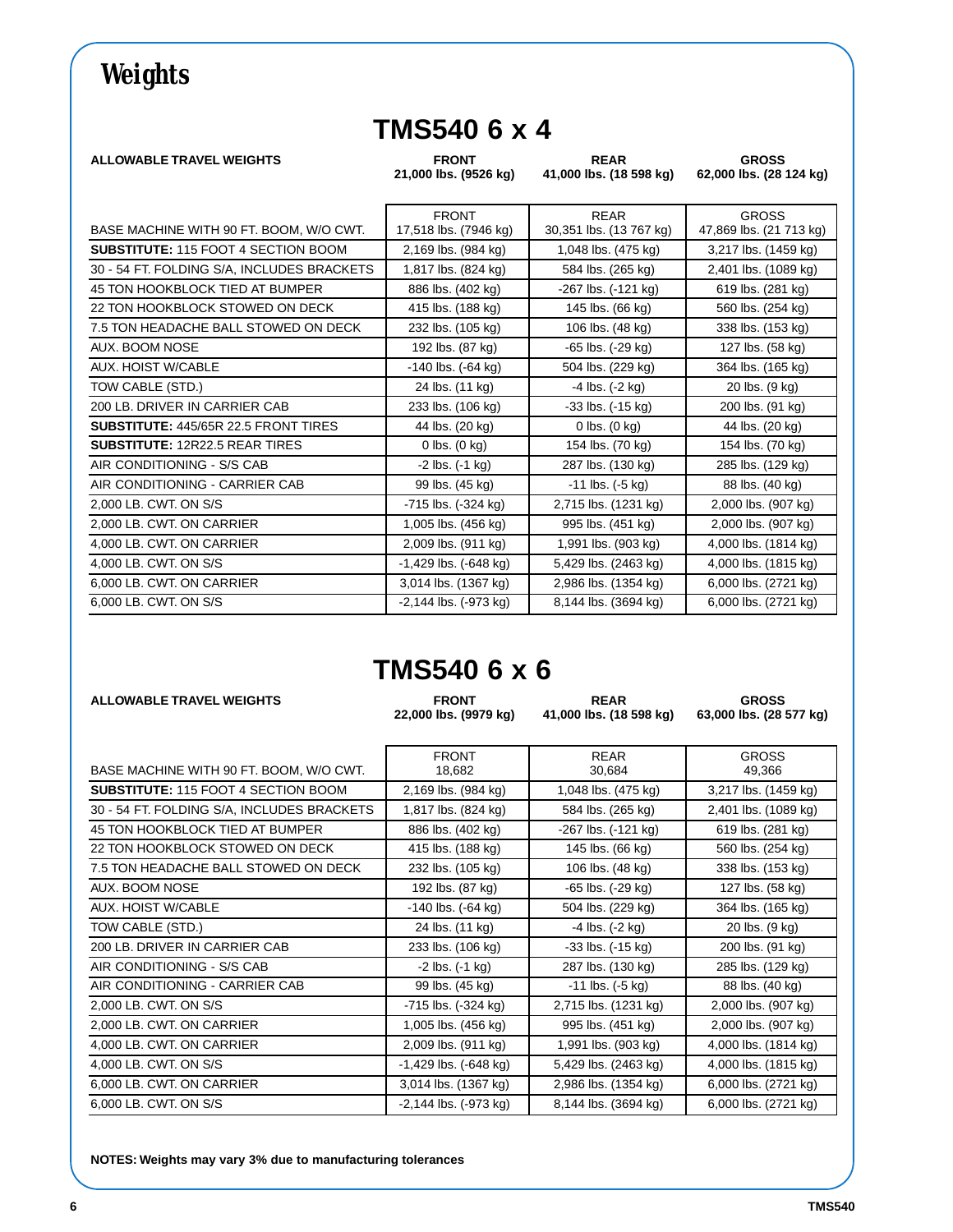|--|







**37 - 90 ft. (11.2 - 27.4 m)** **6,000 lbs. (2722 kg)**

ENÎ  $\mathbf{y}$ **Pounds**  $\rightarrow$ **Feet 37 45 55 65 75 85 90 <sup>10</sup> +80,000 (68.5) 64,650 (72.5) 55,500 (76.5) 47,150 (79) <sup>12</sup> 62,000 58,350 50,500 \*39,700 42,550 (77.5) (70) (80) (65) (74) <sup>15</sup> 50,000 50,000 43,450 \*29,000 \*23,500 37,100 (74.5) 34,600 (77) (59.5) (65.5) (71) (80) (80) 26,850 <sup>20</sup> 37,500 35,550 28,400 37,500 (58) 30,400 (70) 23,500 (77) (50) (65) (73) (76) <sup>25</sup> 28,000 (38) 28,000 (50) 28,000 (59) 25,600 (65) 23,950 (69) 22,650 (72.5) 20,400 (74) <sup>30</sup> 20,850 21,000 20,550 21,000 (40.5) 21,000 (52.5) 19,500 (68.5) 17,500 (70.5) (59.5) (19.5) (65) 16,600 16,850 17,000 17,000 <sup>35</sup> 16,250 (27.5) 15,250 (67) (45) (54) (60.5) (65) 13,450 (36.5) 13,650 13,900 <sup>40</sup> 13,100 13,450 (63) (48.5) (55.5) (61) <sup>45</sup> 10,600 (25) 10,900 (41.5) 11,200 (50.5) 11,400 (57) 11,500 (59.5) (34) 9,500 <sup>50</sup> 8,950 9,230 (45) 9,600 (55.5) (52.5) (23.5) <sup>55</sup> 7,410 7,690 (39) 7,960 (48) 8,080 (51) (32) 6,700 6,810 <sup>60</sup> 6,440 (43) (46.5) (22) 5,670 <sup>65</sup> 5,410 5,770 (42) (37) (30.5) 4,890 <sup>70</sup> 4,800 (36) (21.5) <sup>75</sup> 4,060 4,140 (29.5)**  $\frac{3,500}{(21)}$ **<sup>80</sup> 3,500**

**Min. boom angle (deg.) for indicated length (no load) 0**

**Max. boom length (ft.) at 0 degree boom angle (no load) 90**

**NOTE: ( ) Boom angles are in degrees.**

**\*This capacity is based on maximum boom angle.**

**+9 parts line required to lift this capacity (using auxiliary boom nose).**

| <b>Boom</b><br>Angle |                  |                  | 55              | 65              | 75<br>. .       | 0E<br>oз        | 90              |  |
|----------------------|------------------|------------------|-----------------|-----------------|-----------------|-----------------|-----------------|--|
| no                   | 19.250<br>(30.8) | 13,500<br>(38.8) | 9,070<br>(48.8) | 6,440<br>(58.8) | 4.730<br>(68.8) | 3,560<br>(78.8) | 3,060<br>(83.8) |  |

**NOTE: ( ) Reference radii in feet.**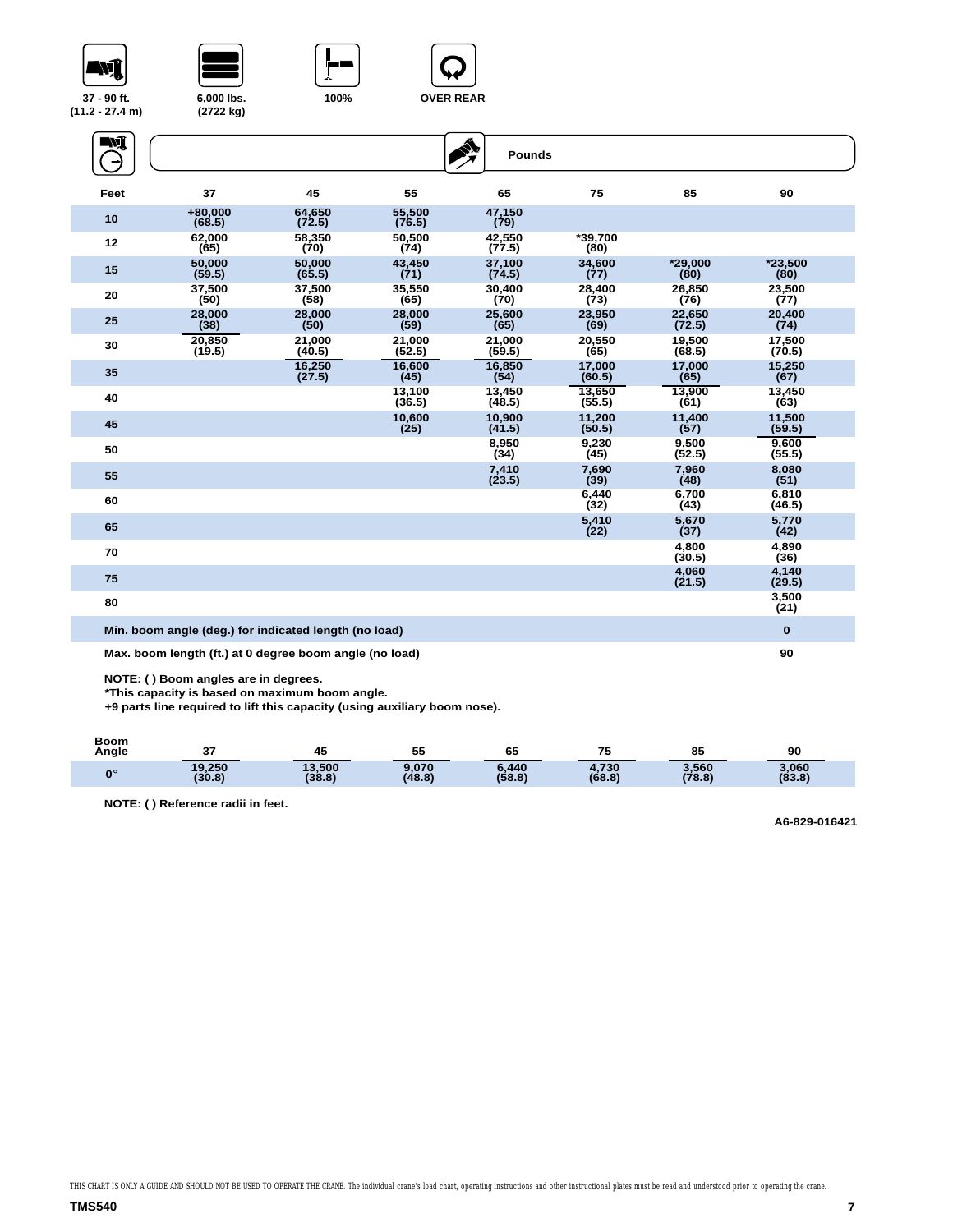





**100% 360**°

**37 - 90 ft. (11.2 - 27.4 m)**

**(2722 kg)**

| WÎ   |                                                         |                  |                  | <b>Pounds</b>    |                  |                   |                  |
|------|---------------------------------------------------------|------------------|------------------|------------------|------------------|-------------------|------------------|
| Feet | 37                                                      | 45               | 55               | 65               | 75               | 85                | 90               |
| 10   | $+80.000$<br>(68.5)                                     | 64.650<br>(72.5) | 55.500<br>(76.5) | 47,150<br>(79)   |                  |                   |                  |
| 12   | 62,000<br>(65)                                          | 58,350<br>(70)   | 50,500<br>(74)   | 42,550<br>(77.5) | *39,700<br>(80)  |                   |                  |
| 15   | 50,000<br>(59.5)                                        | 50,000<br>(65.5) | 43.450<br>(71)   | 37.100<br>(74.5) | 34.600<br>(77)   | $*29,000$<br>(80) | *23,500<br>(80)  |
| 20   | 37,500<br>(50)                                          | 37,500<br>(58)   | 35.550<br>(65)   | 30.400<br>(70)   | 28.400<br>(73)   | 26,850<br>(76)    | 23.500<br>(77)   |
| 25   | 28,000<br>(38)                                          | 28,000<br>(50)   | 28,000<br>(59)   | 25.600<br>(65)   | 23.950<br>(69)   | 22.650<br>(72.5)  | 20.400<br>(74)   |
| 30   | 19.700<br>(19.5)                                        | 20.300<br>(40.5) | 20.600<br>(52.5) | 20.600<br>(59.5) | 20,300<br>(65)   | 19,500<br>(68.5)  | 17.500<br>(70.5) |
| 35   |                                                         | 15.200<br>(27.5) | 15.500<br>(45)   | 15.500<br>(54)   | 15.700<br>(60.5) | 15.450<br>(65)    | 15.250<br>(67)   |
| 40   |                                                         |                  | 12.000<br>(36.5) | 12.150<br>(48.5) | 12.250<br>(55.5) | 12.450<br>(61)    | 12.450<br>(63)   |
| 45   |                                                         |                  | 9,600<br>(25)    | 9.710<br>(41.5)  | 9.870<br>(50.5)  | 10.000<br>(57)    | 10.000<br>(59.5) |
| 50   |                                                         |                  |                  | 7.840<br>(34)    | 8,050<br>(45)    | 8,180<br>(52.5)   | 8,210<br>(55.5)  |
| 55   |                                                         |                  |                  | 6,390<br>(23.5)  | 6,580<br>(39)    | 6,760<br>(48)     | 6,790<br>(51)    |
| 60   |                                                         |                  |                  |                  | 5,410<br>(32)    | 5,590<br>(43)     | 5,660<br>(46.5)  |
| 65   |                                                         |                  |                  |                  | 4,450<br>(22)    | 4,620<br>(37)     | 4,690<br>(42)    |
| 70   |                                                         |                  |                  |                  |                  | 3,810<br>(30.5)   | 3,900<br>(36)    |
| 75   |                                                         |                  |                  |                  |                  | 3,130<br>(21.5)   | 3,210<br>(29.5)  |
| 80   |                                                         |                  |                  |                  |                  |                   | 2.620<br>(21)    |
|      | Min. boom angle (deg.) for indicated length (no load)   |                  |                  |                  |                  |                   | $\mathbf{0}$     |
|      | Max. boom length (ft.) at 0 degree boom angle (no load) |                  |                  |                  |                  | 90                |                  |

**NOTE: ( ) Boom angles are in degrees. \*This capacity is based on maximum boom angle.**

**+9 parts line required to lift this capacity (using auxiliary boom nose).**

| Boom<br>Angle  |                  | 45               | 55              | 65              |                 | 85              | 90              |  |
|----------------|------------------|------------------|-----------------|-----------------|-----------------|-----------------|-----------------|--|
| $\mathbf{n}^c$ | 18,700<br>(30.8) | 12.250<br>(38.8) | 7,860<br>(48.8) | 5,350<br>(58.8) | 3.740<br>(68.8) | 2,680<br>(78.8) | 2.220<br>(83.8) |  |

**NOTE: ( ) Reference radii in feet.**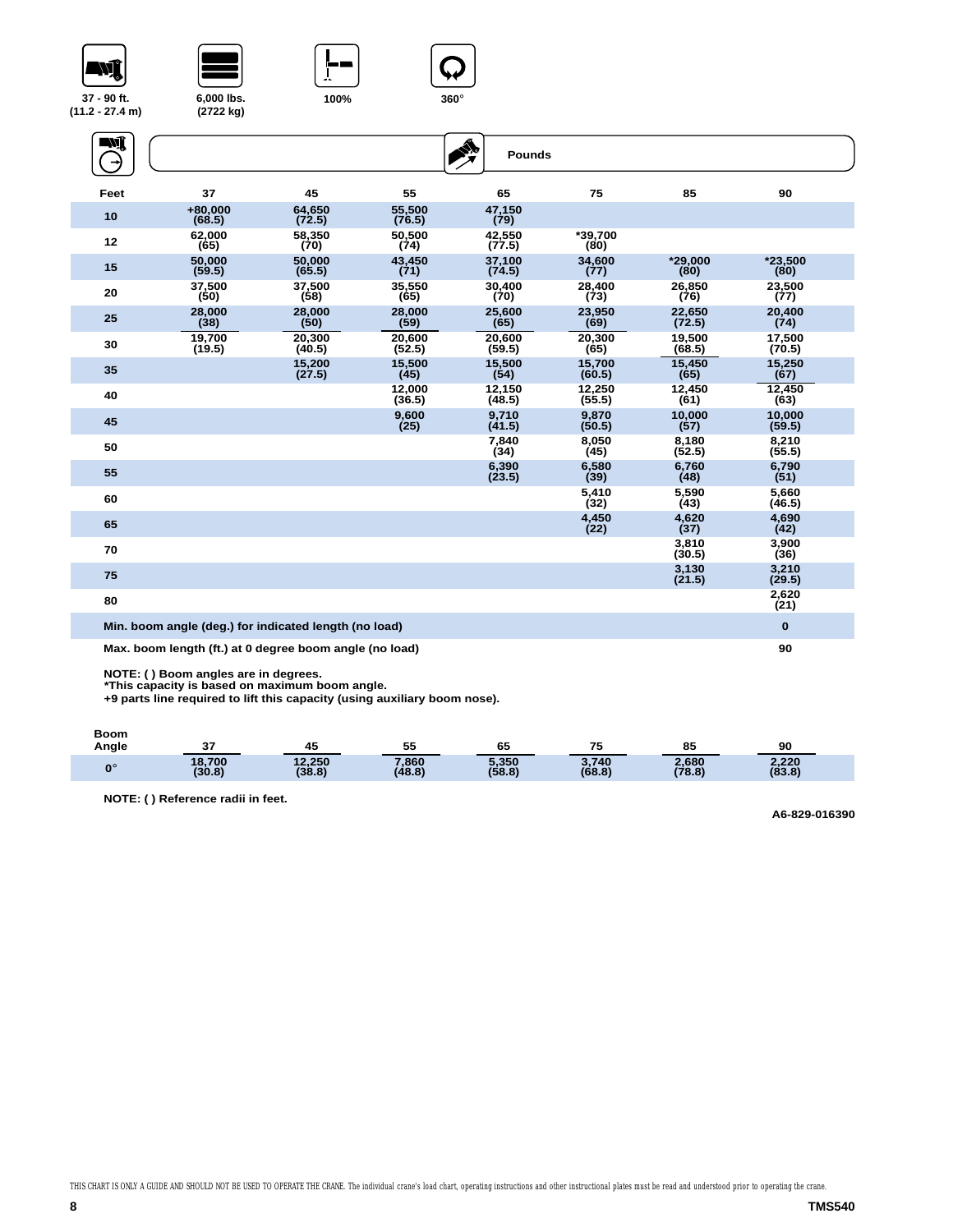|--|







**37 - 90 ft. (11.2 - 27.4 m)** **2,000 lbs. (907 kg)**

| WÎ   |                                                         |                  |                  | <b>Pounds</b>    |                  |                  |                  |  |
|------|---------------------------------------------------------|------------------|------------------|------------------|------------------|------------------|------------------|--|
| Feet | 37                                                      | 45               | 55               | 65               | 75               | 85               | 90               |  |
| 10   | $+80.000$<br>(68.5)                                     | 64.650<br>(72.5) | 55.500<br>(76.5) | 47,150<br>(79)   |                  |                  |                  |  |
| 12   | 59,150<br>(65)                                          | 58,350<br>(70)   | 50,500<br>(74)   | 42,550<br>(77.5) | *39,700<br>(80)  |                  |                  |  |
| 15   | 47.250<br>(59.5)                                        | 47.250<br>(65.5) | 43.450<br>(71)   | 37,100<br>(74.5) | 34,600<br>(77)   | *29,000<br>(80)  | *23.500<br>(80)  |  |
| 20   | 33,200<br>(50)                                          | 33,200<br>(58)   | 33,200<br>(65)   | 30,400<br>(70)   | 28,400<br>(73)   | 26,850<br>(76)   | 23,500<br>(77)   |  |
| 25   | 24,100<br>(38)                                          | 24,100<br>(50)   | 24,100<br>(59)   | 24,100<br>(65)   | 23,950<br>(69)   | 22,650<br>(72.5) | 20,400<br>(74)   |  |
| 30   | 18,150<br>(19.5)                                        | 18,300<br>(40.5) | 18,300<br>(52.5) | 18,300<br>(59.5) | 18,300<br>(65)   | 18,300<br>(68.5) | 17.500<br>(70.5) |  |
| 35   |                                                         | 14.050<br>(27.5) | 14.400<br>(45)   | 14.650<br>(54)   | 14.850<br>(60.5) | 14.900<br>(65)   | 14.900<br>(67)   |  |
| 40   |                                                         |                  | 11.250<br>(36.5) | 11.600<br>(48.5) | 11.800<br>(55.5) | 12,000<br>(61)   | 12.150<br>(63)   |  |
| 45   |                                                         |                  | 8,990<br>(25)    | 9,290<br>(41.5)  | 9,590<br>(50.5)  | 9,790<br>(57)    | 9,910<br>(59.5)  |  |
| 50   |                                                         |                  |                  | 7,530<br>(34)    | 7,820<br>(45)    | 8.080<br>(52.5)  | 8.180<br>(55.5)  |  |
| 55   |                                                         |                  |                  | 6,150<br>(23.5)  | 6,420<br>(39)    | 6,690<br>(48)    | 6,820<br>(51)    |  |
| 60   |                                                         |                  |                  |                  | 5,290<br>(32)    | 5,560<br>(43)    | 5,670<br>(46.5)  |  |
| 65   |                                                         |                  |                  |                  | 4,370<br>(22)    | 4,620<br>(37)    | 4,720<br>(42)    |  |
| 70   |                                                         |                  |                  |                  |                  | 3,840<br>(30.5)  | 3,930<br>(36)    |  |
| 75   |                                                         |                  |                  |                  |                  | 3,170<br>(21.5)  | 3,250<br>(29.5)  |  |
| 80   |                                                         |                  |                  |                  |                  |                  | 2,670<br>(21)    |  |
|      | Min. boom angle (deg.) for indicated length (no load)   |                  |                  |                  |                  |                  | $\bf{0}$         |  |
|      | Max. boom length (ft.) at 0 degree boom angle (no load) |                  |                  |                  |                  |                  | 90               |  |

**NOTE: ( ) Boom angles are in degrees.**

**+9 parts line required to lift this capacity (using auxiliary boom nose).**

#### **Boom**

| ------<br>Angle |                  |                  | Ju              | 65                           |                 | 61<br>oυ        | 90              |  |
|-----------------|------------------|------------------|-----------------|------------------------------|-----------------|-----------------|-----------------|--|
| $\mathbf{n}$    | 17,300<br>(30.8) | 11,550<br>(38.8) | 7.610<br>(48.8) | 5.270<br>่ ง.∠ / ∪<br>(58.8) | 3,760<br>(68.8) | 2,720<br>(78.8) | 2,280<br>(83.8) |  |

**NOTE: ( ) Reference radii in feet.**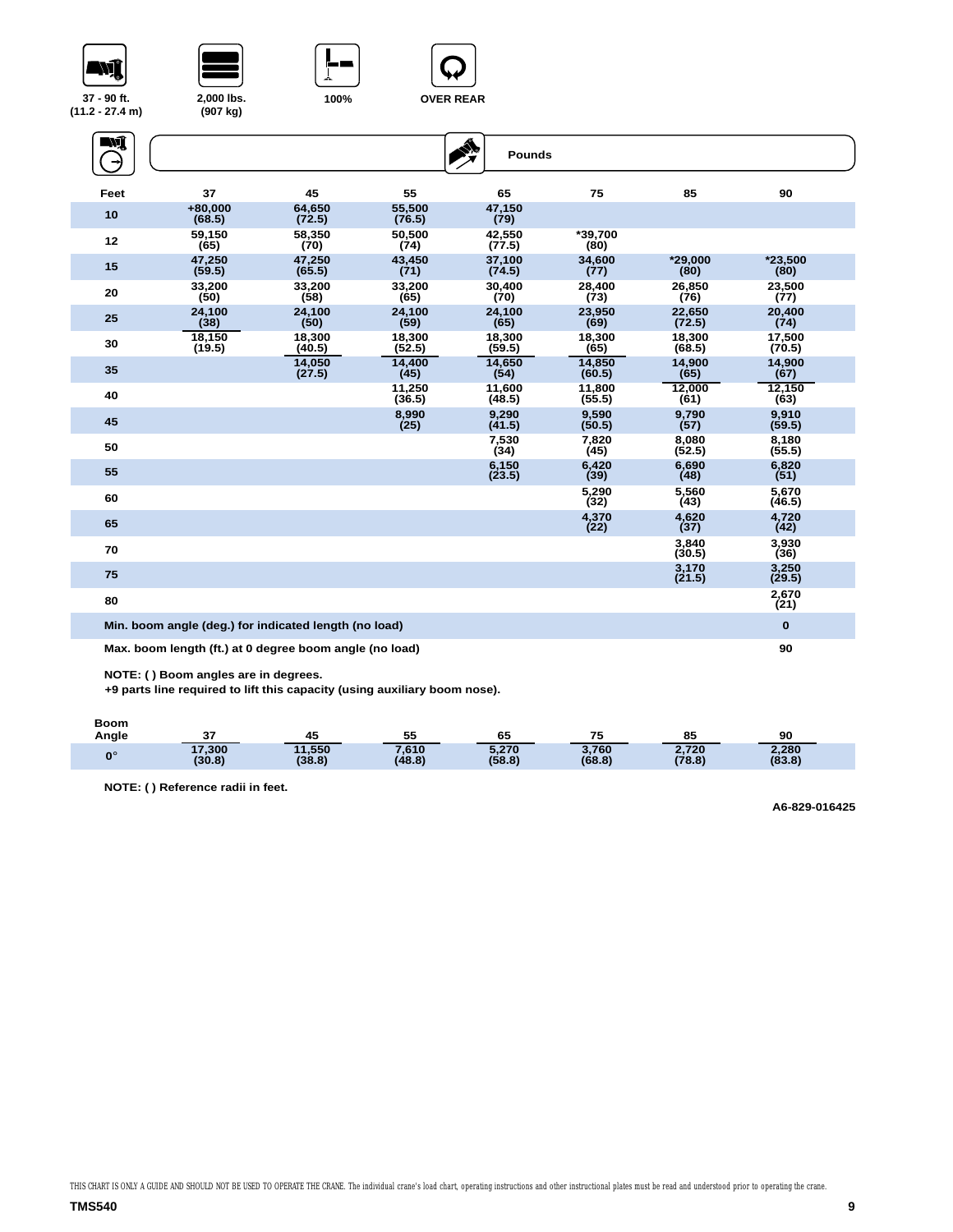

**37 - 90 ft.** 













**<sup>80</sup> 1,670**

**Min. boom angle (deg.) for indicated length (no load) 0 Max. boom length (ft.) at 0 degree boom angle (no load) 90**

**NOTE: ( ) Boom angles are in degrees.**

**+9 parts line required to lift this capacity (using auxiliary boom nose).**

**Boom Angle 37 45 55 65 75 85 90 <sup>0</sup>**° **15,600 (30.8) 9,990 (38.8) 6,150 (48.8) 3,970 (58.8) 2,620 (68.8)**

**NOTE: ( ) Reference radii in feet.**

**A6-829-016400**

**(21)**

**1,330 (83.8)**

**1,720 (78.8)**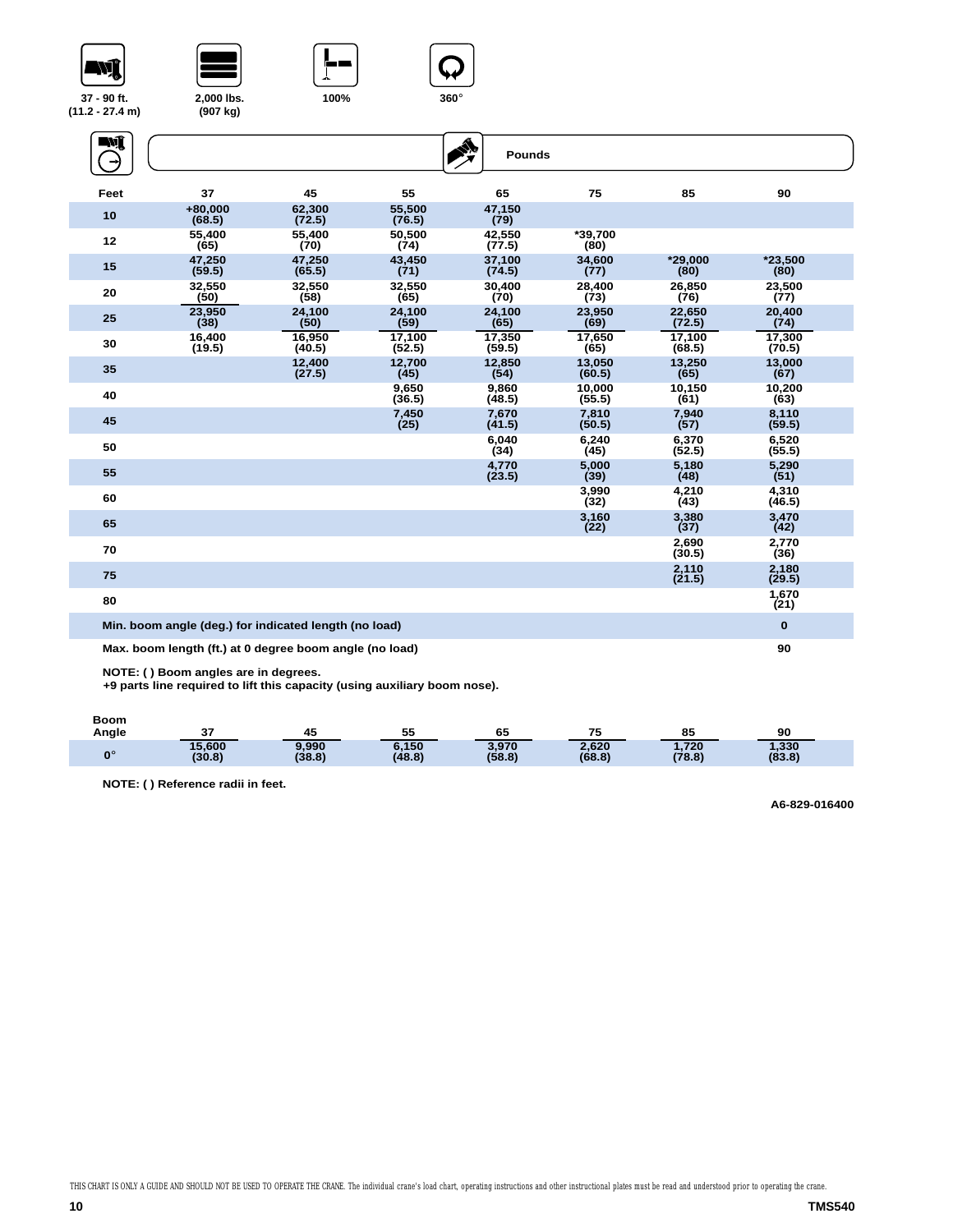











**(9.1 - 16.4 m)**

**(2722 kg)**

**100% OVER REAR**





| Minimum boom angle (deg.)<br>for indicated length | 25 | 45 |  |  |
|---------------------------------------------------|----|----|--|--|
| Maximum boom length (ft.)<br>at 0 deg. boom angle | 90 |    |  |  |

**NOTE: ( ) Boom angles are in degrees.**

**\*This capacity is based on maximum boom angle.**

**A6-829-016422**

THIS CHART IS ONLY A GUIDE AND SHOULD NOT BE USED TO OPERATE THE CRANE. The individual crane's load chart, operating instructions and other instructional plates must be read and understood prior to operating the crane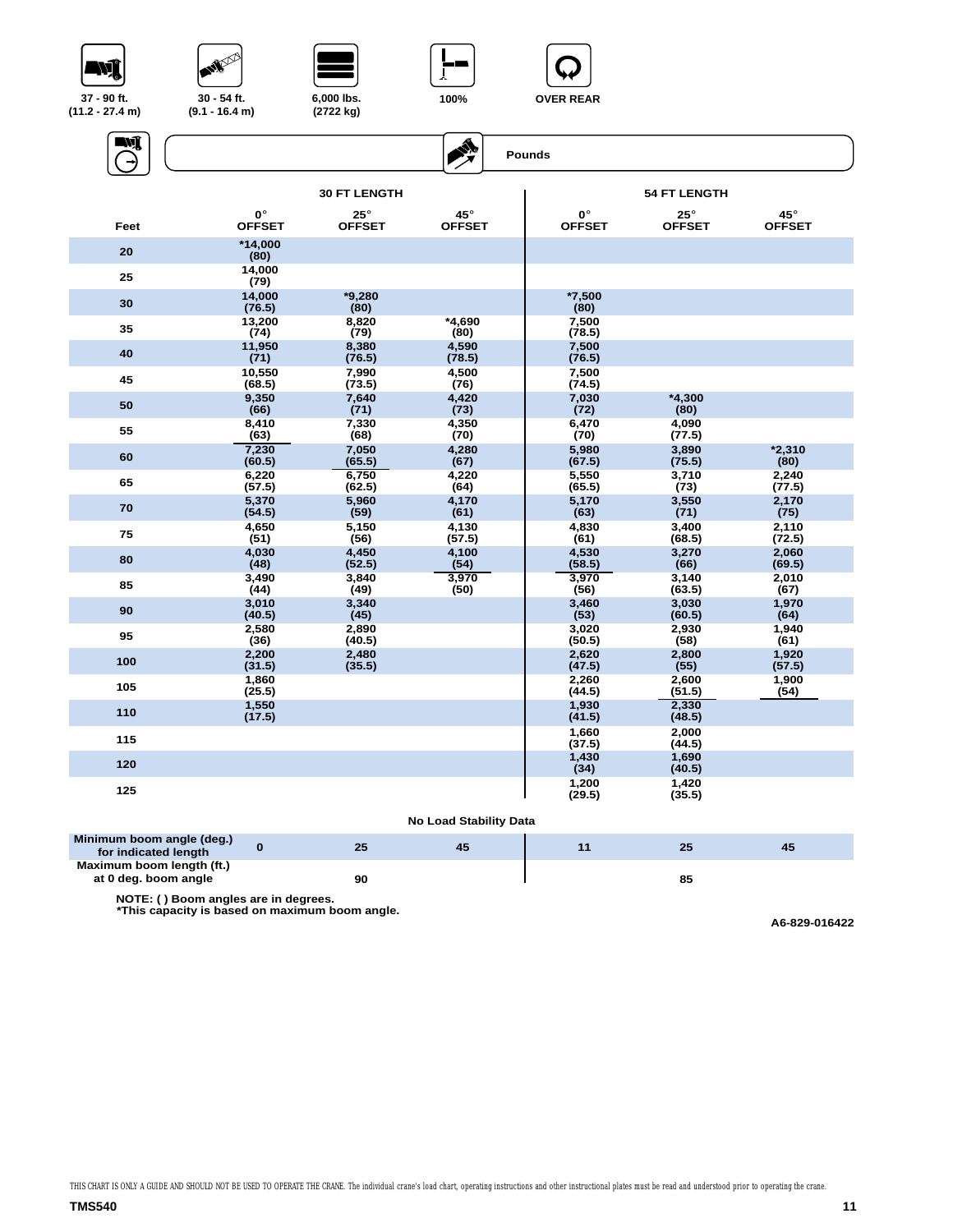

**37 - 90 ft. (11.2 - 27.4 m)**



**30 - 54 ft.** 

**ANTES** 









|      |                              | <b>30 FT LENGTH</b>           |                      |                              | <b>54 FT LENGTH</b>           |                      |
|------|------------------------------|-------------------------------|----------------------|------------------------------|-------------------------------|----------------------|
| Feet | $0^{\circ}$<br><b>OFFSET</b> | $25^{\circ}$<br><b>OFFSET</b> | 45°<br><b>OFFSET</b> | $0^{\circ}$<br><b>OFFSET</b> | $25^{\circ}$<br><b>OFFSET</b> | 45°<br><b>OFFSET</b> |
| 20   | $*14,000$<br>(80)            |                               |                      |                              |                               |                      |
| 25   | 14,000<br>(79)               |                               |                      |                              |                               |                      |
| 30   | 14,000<br>(76.5)             | *9,280<br>(80)                |                      | $*7,500$<br>(80)             |                               |                      |
| 35   | 13,200<br>(74)               | 8,820<br>(79)                 | $*4,690$<br>(80)     | 7,500<br>(78.5)              |                               |                      |
| 40   | 11,950<br>(71)               | 8,380<br>(76.5)               | 4,590<br>(78.5)      | 7,500<br>(76.5)              |                               |                      |
| 45   | 10,550<br>(68.5)             | 7,990<br>(73.5)               | 4,500<br>(76)        | 7,500<br>(74.5)              |                               |                      |
| 50   | 8,690<br>(66)                | 7,640<br>(71)                 | 4,420<br>(73)        | 7,030<br>(72)                | $*4,300$<br>(80)              |                      |
| 55   | 7,230<br>(63)                | 7,330<br>(68)                 | 4,350<br>(70)        | 6,470<br>(70)                | 4,090<br>(77.5)               |                      |
| 60   | 6,060<br>(60.5)              | 6,850<br>(65.5)               | 4,280<br>(67)        | 5,980<br>(67.5)              | 3,890<br>(75.5)               | $*2,310$<br>(80)     |
| 65   | 5,100<br>(57.5)              | 5,810<br>(62.5)               | 4,220<br>(64)        | 5,550<br>(65.5)              | 3,710<br>(73)                 | 2,240<br>(77.5)      |
| 70   | 4,300<br>(54.5)              | 4,940<br>(59)                 | 4,170<br>(61)        | 4,880<br>(63)                | 3,550<br>(71)                 | 2,170<br>(75)        |
| 75   | 3,620<br>(51)                | 4,210<br>(56)                 | 4,130<br>(57.5)      | 4,190<br>(61)                | 3,400<br>(68.5)               | 2,110<br>(72.5)      |
| 80   | 3,050<br>(48)                | 3,580<br>(52.5)               | 3,600<br>(54)        | 3,610<br>(58.5)              | 3,270<br>(66)                 | 2,060<br>(69.5)      |
| 85   | 2,560<br>(44)                | 3,030<br>(49)                 | 3,020<br>(50)        | 3,100<br>(56)                | 3,140<br>(63.5)               | 2,010<br>(67)        |
| 90   | 2,130<br>(40.5)              | 2,560<br>(45)                 |                      | 2,650<br>(53)                | 3,030<br>(60.5)               | 1,970<br>(64)        |
| 95   | 1,760<br>(36)                | 2,140<br>(40.5)               |                      | 2,260<br>(50.5)              | 2,750<br>(58)                 | 1,940<br>(61)        |
| 100  | 1,420<br>(31.5)              | 1,760<br>(35.5)               |                      | 1,910<br>(47.5)              | 2,180<br>(55)                 | 1,920<br>(57.5)      |
| 105  | 1,120<br>(25.5)              |                               |                      | 1,590<br>(44.5)              | 1,810<br>(51.5)               | 1,900<br>(54)        |
| 110  |                              |                               |                      | 1,310<br>(41.5)              | 1,480<br>(48.5)               |                      |
| 115  |                              |                               |                      | 1,060<br>(37.5)              | 1,180<br>(44.5)               |                      |

**No Load Stability Data**

| Minimum boom angle (deg.)<br>for indicated length |    |  | 33 | 45 |
|---------------------------------------------------|----|--|----|----|
| Maximum boom length (ft.)<br>at 0 deg. boom angle | 90 |  | 65 |    |

**NOTE: ( ) Boom angles are in degrees.**

**\*This capacity is based on maximum boom angle.**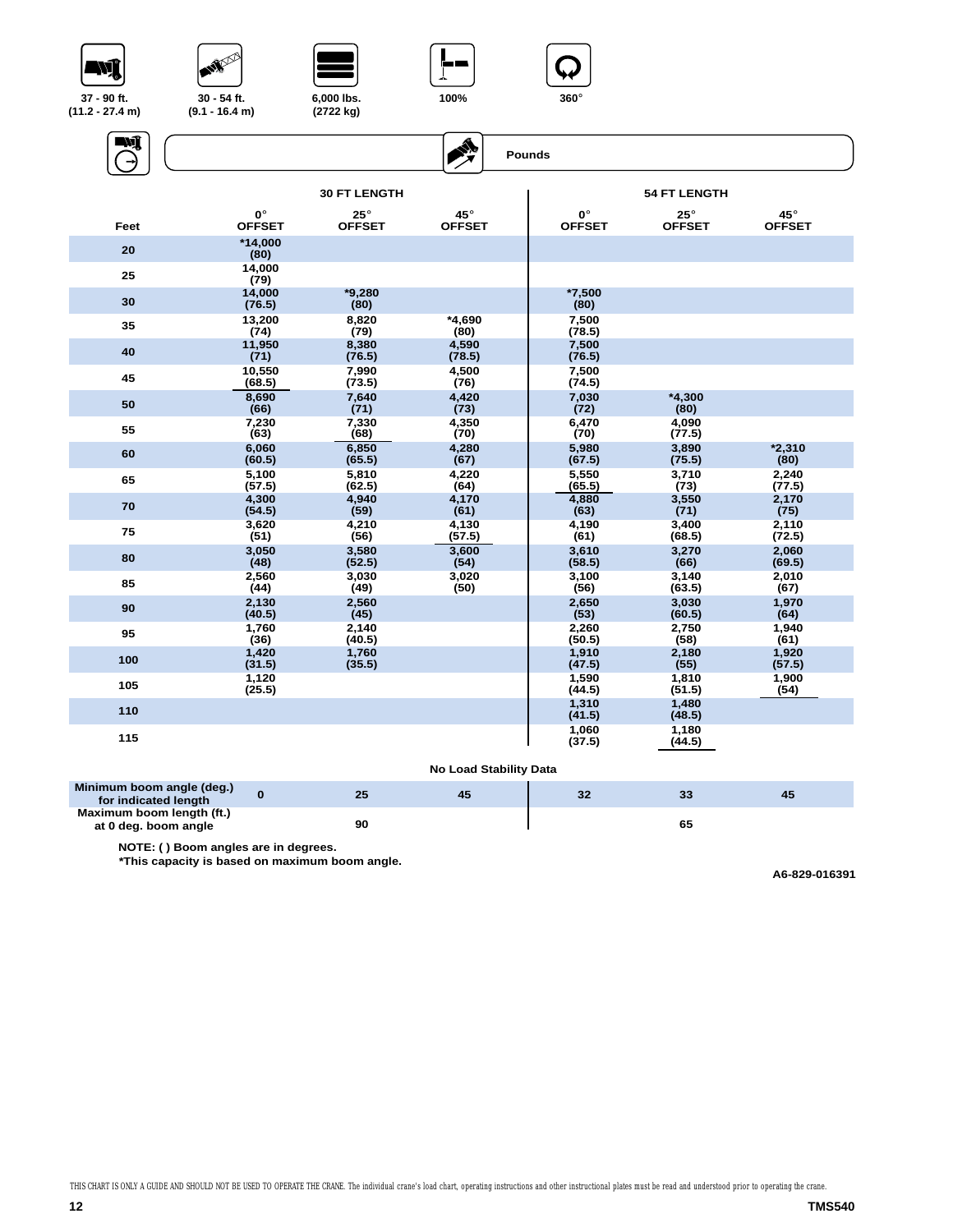







**30 - 54 ft. (9.1 - 16.4 m)**

**2,000 lbs. (907 kg)**



**Pounds**

Ś,

**100% OVER REAR**



|      |                              | <b>30 FT LENGTH</b>         |                      |                              | <b>54 FT LENGTH</b>           |                      |
|------|------------------------------|-----------------------------|----------------------|------------------------------|-------------------------------|----------------------|
| Feet | $0^{\circ}$<br><b>OFFSET</b> | $25^\circ$<br><b>OFFSET</b> | 45°<br><b>OFFSET</b> | $0^{\circ}$<br><b>OFFSET</b> | $25^{\circ}$<br><b>OFFSET</b> | 45°<br><b>OFFSET</b> |
| 20   | $*14.000$<br>(80)            |                             |                      |                              |                               |                      |
| 25   | 14.000<br>(79)               |                             |                      |                              |                               |                      |
| 30   | 14.000<br>(76.5)             | $*9,280$<br>(80)            |                      | $*7,500$<br>(80)             |                               |                      |
| 35   | 13,200<br>(74)               | 8,820<br>(79)               | *4,690<br>(80)       | 7,500<br>(78.5)              |                               |                      |
| 40   | 11,950<br>(71)               | 8,380<br>(76.5)             | 4,590<br>(78.5)      | 7,500<br>(76.5)              |                               |                      |
| 45   | 10.300<br>(68.5)             | 7.990<br>(73.5)             | 4,500<br>(76)        | 7,500<br>(74.5)              |                               |                      |
| 50   | 8.560<br>(66)                | 7.640<br>(71)               | 4,420<br>(73)        | 7,030<br>(72)                | $*4.300$<br>(80)              |                      |
| 55   | 7,200<br>(63)                | 7,330<br>(68)               | 4,350<br>(70)        | 6,470<br>(70)                | 4.090<br>(77.5)               |                      |
| 60   | 6,090<br>(60.5)              | 6,880<br>(65.5)             | 4,280<br>(67)        | 5,980<br>(67.5)              | 3,890<br>(75.5)               | $*2,310$<br>(80)     |
| 65   | 5,180<br>(57.5)              | 5,900<br>(62.5)             | 4,220<br>(64)        | 5,550<br>(65.5)              | 3,710<br>(73)                 | 2,240<br>(77.5)      |
| 70   | 4,410<br>(54.5)              | 5,030<br>(59)               | 4,170<br>(61)        | 5,010<br>(63)                | 3,550<br>(71)                 | 2,170<br>(75)        |
| 75   | 3.760<br>(51)                | 4.290<br>(56)               | 4,130<br>(57.5)      | 4,320<br>(61)                | 3.400<br>(68.5)               | 2.110<br>(72.5)      |
| 80   | 3.200<br>(48)                | 3,650<br>(52.5)             | 3,800<br>(54)        | 3.720<br>(58.5)              | 3.270<br>(66)                 | 2.060<br>(69.5)      |
| 85   | 2.720<br>(44)                | 3,090<br>(49)               | 3,230<br>(50)        | 3,200<br>(56)                | 3.140<br>(63.5)               | 2,010<br>(67)        |
| 90   | 2.280<br>(40.5)              | 2.610<br>(45)               |                      | 2.740<br>(53)                | 3.030<br>(60.5)               | 1,970<br>(64)        |
| 95   | 1,900<br>(36)                | 2,200<br>(40.5)             |                      | 2,330<br>(50.5)              | 2,870<br>(58)                 | 1,940<br>(61)        |
| 100  | 1,550<br>(31.5)              | 1,840<br>(35.5)             |                      | 1,970<br>(47.5)              | 2,460<br>(55)                 | 1,920<br>(57.5)      |
| 105  | 1.250<br>(25.5)              |                             |                      | 1.650<br>(44.5)              | 2.080<br>(51.5)               | 1.900<br>(54)        |
| 110  |                              |                             |                      | 1.350<br>(41.5)              | 1.750<br>(48.5)               |                      |
| 115  |                              |                             |                      | 1,120<br>(37.5)              | 1.440<br>(44.5)               |                      |
| 120  |                              |                             |                      |                              | 1,160<br>(40.5)               |                      |

|  | <b>No Load Stability Data</b> |  |
|--|-------------------------------|--|
|  |                               |  |

| Minimum boom angle (deg.)<br>for indicated length | 25 | 45 | 30 |  |
|---------------------------------------------------|----|----|----|--|
| Maximum boom length (ft.)<br>at 0 deg. boom angle | 85 |    |    |  |

**NOTE: ( ) Boom angles are in degrees.**

**\*This capacity is based on maximum boom angle.**

**A6-829-016426**

THIS CHART IS ONLY A GUIDE AND SHOULD NOT BE USED TO OPERATE THE CRANE. The individual crane's load chart, operating instructions and other instructional plates must be read and understood prior to operating the crane.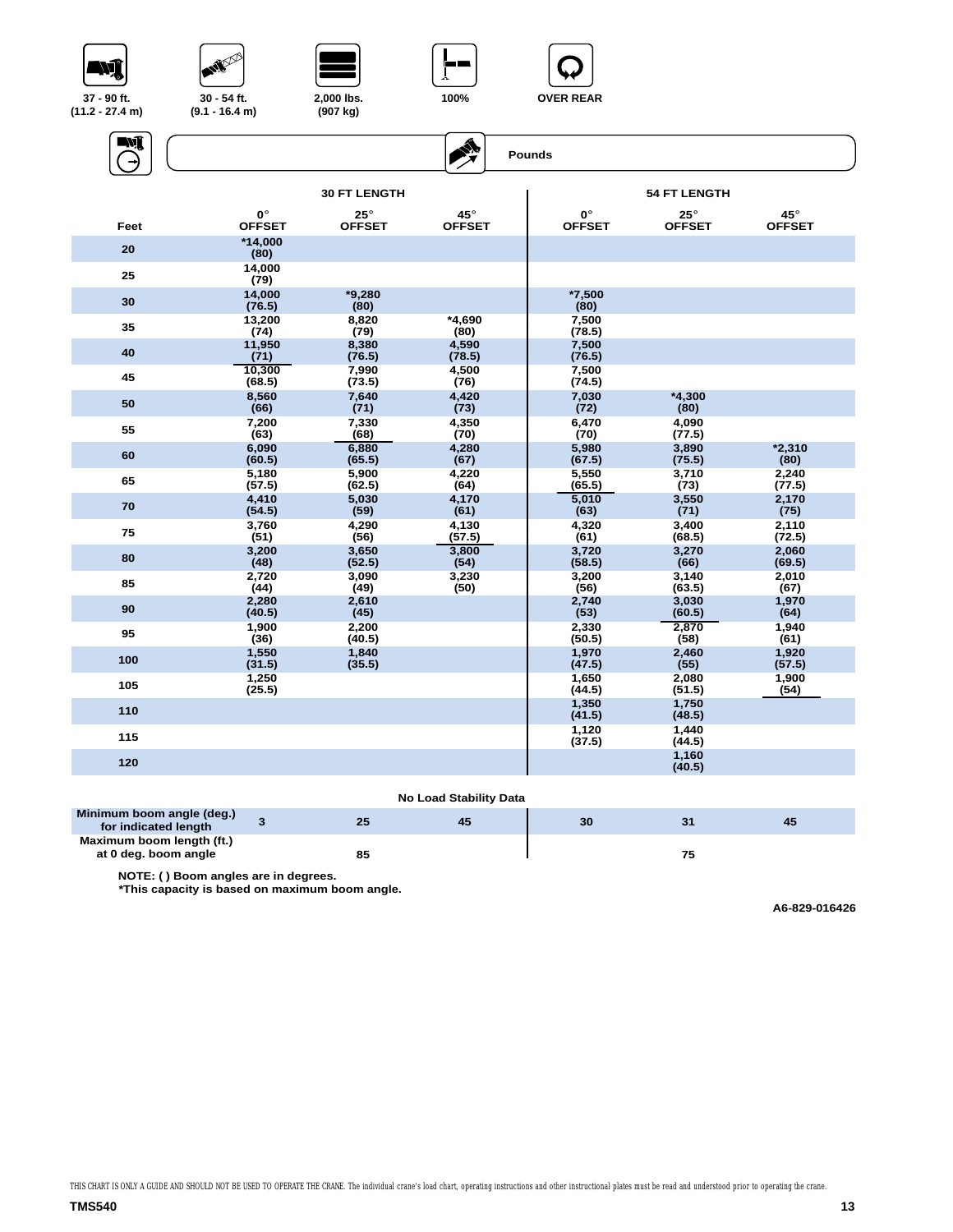











| ENÎ<br>$\rightarrow$ |                              |                             | 嗓                    | Pounds                       |                               |                      |
|----------------------|------------------------------|-----------------------------|----------------------|------------------------------|-------------------------------|----------------------|
|                      |                              | <b>30 FT LENGTH</b>         |                      |                              | <b>54 FT LENGTH</b>           |                      |
| Feet                 | $0^{\circ}$<br><b>OFFSET</b> | $25^\circ$<br><b>OFFSET</b> | 45°<br><b>OFFSET</b> | $0^{\circ}$<br><b>OFFSET</b> | $25^{\circ}$<br><b>OFFSET</b> | 45°<br><b>OFFSET</b> |
| 20                   | $*14,000$<br>(80)            |                             |                      |                              |                               |                      |
| 25                   | 14,000<br>(79)               |                             |                      |                              |                               |                      |
| 30                   | 14.000<br>(76.5)             | $*9,280$<br>(80)            |                      | $*7,500$<br>(80)             |                               |                      |
| 35                   | 13,200<br>(74)               | 8,820<br>(79)               | $*4,690$<br>(80)     | 7,500<br>(78.5)              |                               |                      |
| 40                   | 10.850<br>(71)               | 8,380<br>(76.5)             | 4,590<br>(78.5)      | 7,500<br>(76.5)              |                               |                      |
| 45                   | 8,680<br>(68.5)              | 7,990<br>(73.5)             | 4,500<br>(76)        | 7,500<br>(74.5)              |                               |                      |
| 50                   | 7,030<br>(66)                | 7,640<br>(71)               | 4,420<br>(73)        | 7,030<br>(72)                | $*4,300$<br>(80)              |                      |
| 55                   | 5,750<br>(63)                | 6,650<br>(68)               | 4,350<br>(70)        | 6,380<br>(70)                | 4,090<br>(77.5)               |                      |
| 60                   | 4,730<br>(60.5)              | 5,530<br>(65.5)             | 4,280<br>(67)        | 5,340<br>(67.5)              | 3,890<br>(75.5)               | $*2,310$<br>(80)     |
| 65                   | 3,910<br>(57.5)              | 4,610<br>(62.5)             | 4,220<br>(64)        | 4,490<br>(65.5)              | 3,710<br>(73)                 | 2,240<br>(77.5)      |
| 70                   | 3,220<br>(54.5)              | 3,840<br>(59)               | 3,940<br>(61)        | 3,820<br>(63)                | 3,550<br>(71)                 | 2,170<br>(75)        |
| 75                   | 2.640<br>(51)                | 3,190<br>(56)               | 3,250<br>(57.5)      | 3,270<br>(61)                | 3,400<br>(68.5)               | 2,110<br>(72.5)      |
| 80                   | 2,140<br>(48)                | 2,630<br>(52.5)             | 2,650<br>(54)        | 2,720<br>(58.5)              | 3,270<br>(66)                 | 2,060<br>(69.5)      |
| 85                   | 1.710<br>(44)                | 2,150<br>(49)               | 2,140<br>(50)        | 2.240<br>(56)                | 2.970<br>(63.5)               | 2,010<br>(67)        |
| 90                   | 1,330<br>(40.5)              | 1,730<br>(45)               |                      | 1,820<br>(53)                | 2.490<br>(60.5)               | 1,970<br>(64)        |
| 95                   |                              | 1,360<br>(40.5)             |                      | 1,480<br>(50.5)              | 2,070<br>(58)                 | 1,940<br>(61)        |
| 100                  |                              | 1,030<br>(35.5)             |                      | 1,170<br>(47.5)              | 1,700<br>(55)                 | 1,920<br>(57.5)      |
| 105                  |                              |                             |                      |                              | 1,360<br>(51.5)               | 1,540<br>(54)        |
| 110                  |                              |                             |                      |                              | 1,060<br>(48.5)               |                      |

**No Load Stability Data**

| Minimum boom angle (deg.)<br>for indicated length | 30 | 31 | 45 | 42 | 44 | 46 |
|---------------------------------------------------|----|----|----|----|----|----|
| Maximum boom length (ft.)<br>at 0 deg. boom angle |    | 75 |    |    | 55 |    |
| NOTE: () Boom angles are in degrees.              |    |    |    |    |    |    |

**\*This capacity is based on maximum boom angle.**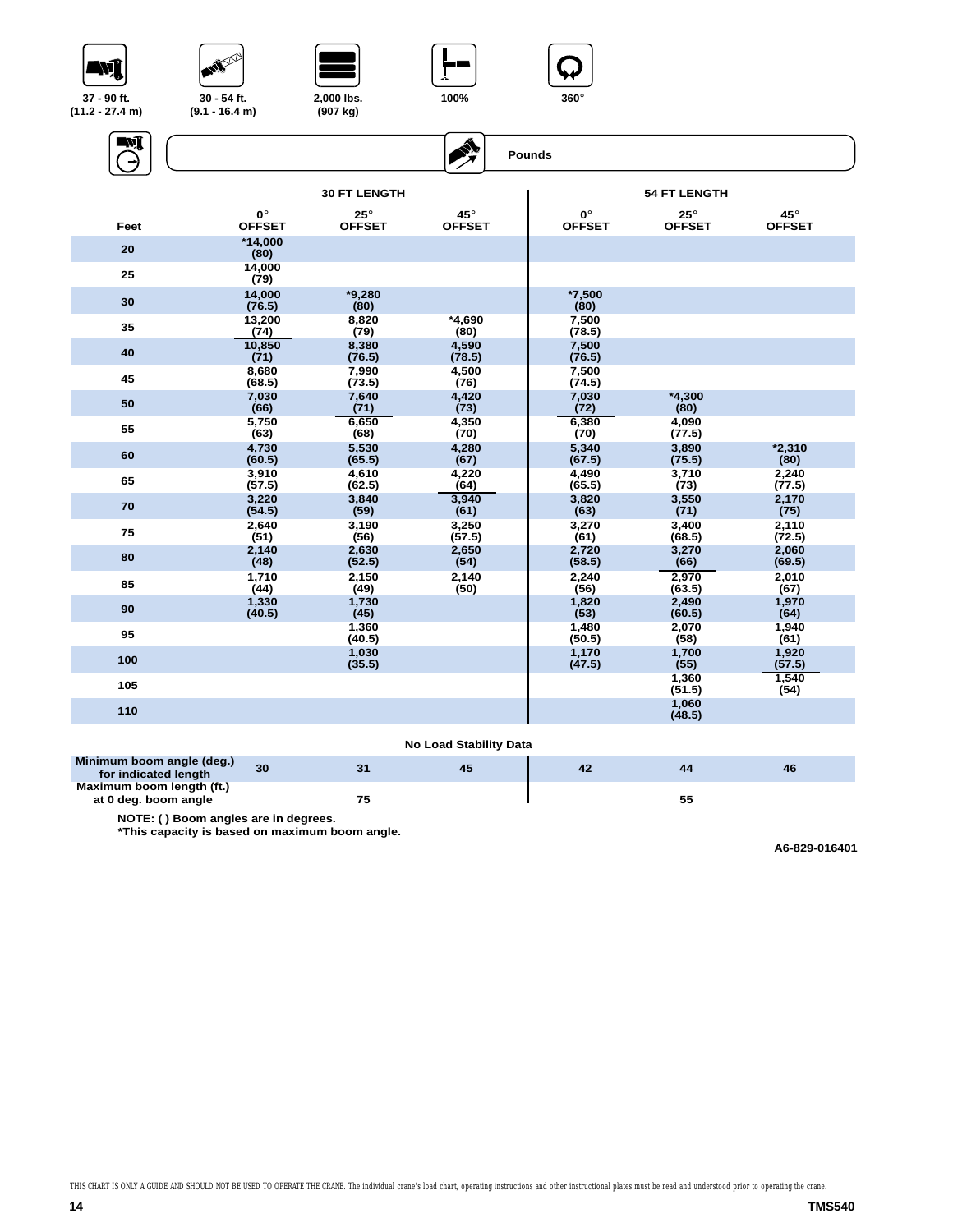# *Working range*



**DIMENSIONS ARE FOR LARGEST GROVE FURNISHED HOOK BLOCK AND HEADACHE BALL, WITH ANTI-TWO BLOCK ACTIVATED.** 

**6'-9" 7'-8"**

r.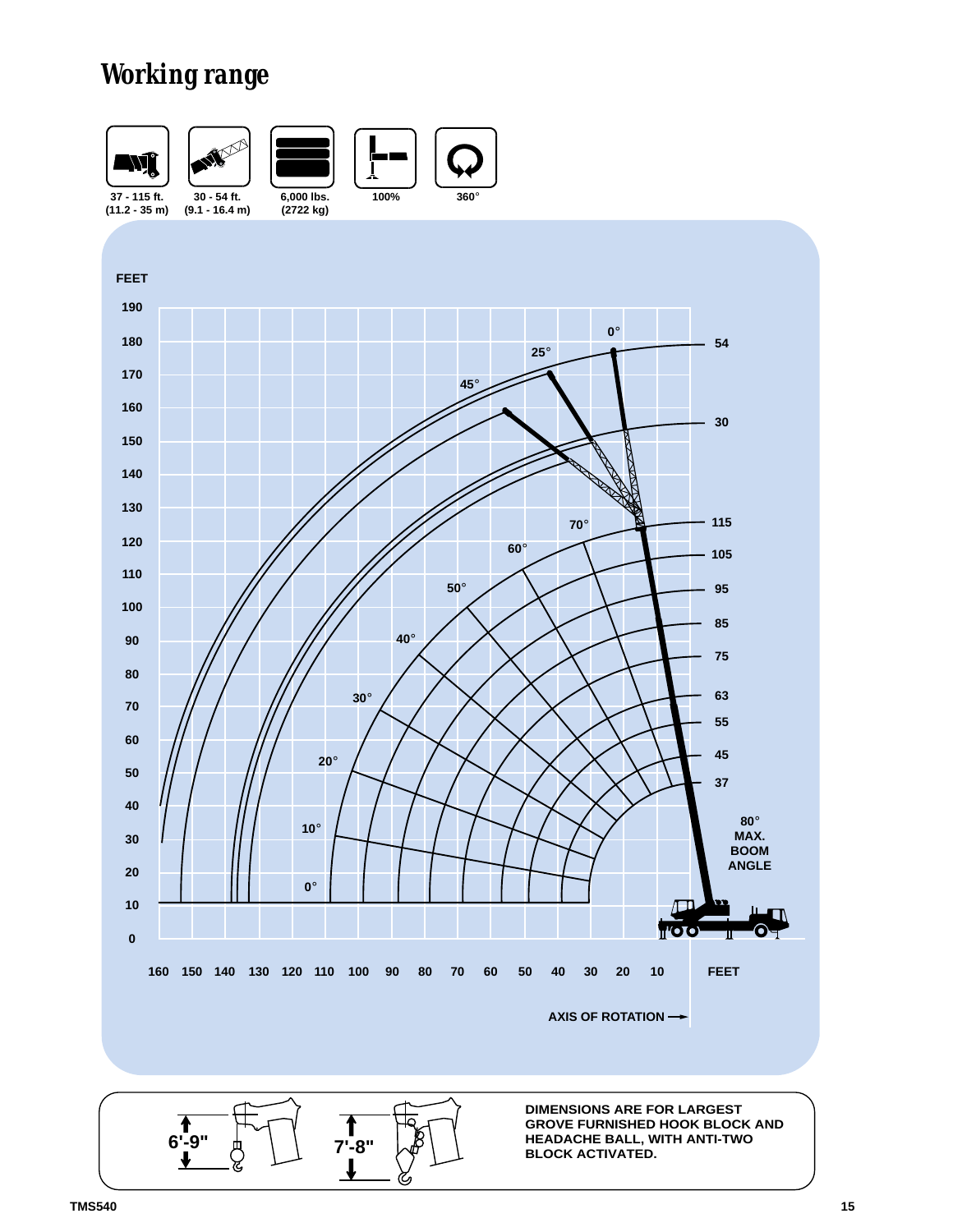







**6,000 lbs. (2722 kg)**

| Wi   |                   |                  |                                                       |                  |                  |                  |                  |                  |                  |
|------|-------------------|------------------|-------------------------------------------------------|------------------|------------------|------------------|------------------|------------------|------------------|
|      |                   |                  |                                                       |                  | AIL              | <b>Pounds</b>    |                  |                  |                  |
| Feet | 37                | 45               | 55                                                    | **63             | 75               | 85               | 95               | 105              | 115              |
| 10   | +80.000<br>(68.5) | 71,500<br>(72.5) | 58.200<br>(76.5)                                      | 49,050<br>(78.5) |                  |                  |                  |                  |                  |
| 12   | 62.000<br>(65)    | 59.900<br>(70)   | 51.550<br>(74)                                        | 46.200<br>(76.5) | *33.750<br>(80)  |                  |                  |                  |                  |
| 15   | 50,000<br>(59.5)  | 50,000<br>(65.5) | 43.800<br>(71)                                        | 39.050<br>(73.5) | 33,750<br>(77)   | *31.750<br>(80)  |                  |                  |                  |
| 20   | 37.500<br>(50)    | 37.500<br>(58)   | 34.250<br>(65)                                        | 30.500<br>(68.5) | 28.400<br>(73)   | 26.150<br>(76)   | 23.600<br>(78)   | *21.800<br>(80)  |                  |
| 25   | 28,000<br>(38)    | 28,000<br>(50)   | 26.200<br>(59)                                        | 24.600<br>(63.5) | 23.400<br>(69)   | 22.050<br>(72.5) | 19.950<br>(75)   | 18.450<br>(77)   | *15.050<br>(80)  |
| 30   | 20.500<br>(19.5)  | 20.350<br>(40.5) | 20,150<br>(52.5)                                      | 19.800<br>(58)   | 19.250<br>(65)   | 18.500<br>(68.5) | 17.100<br>(71.5) | 15.850<br>(74.5) | 15.050<br>(76.5) |
| 35   |                   | 15,050<br>(27.5) | 14.950<br>(45)                                        | 14.800<br>(52.5) | 15.700<br>(60.5) | 15.700<br>(65)   | 14.900<br>(68.5) | 13.800<br>(71.5) | 13,150<br>(74)   |
| 40   |                   |                  | 11.200<br>(36.5)                                      | 11.100<br>(46)   | 12.050<br>(55.5) | 12.600<br>(61)   | 13.050<br>(65)   | 12.150<br>(68.5) | 11.600<br>(71.5) |
| 45   |                   |                  | 8,720<br>(25)                                         | 8.700<br>(39)    | 9.650<br>(50.5)  | 10.200<br>(57)   | 10.650<br>(61.5) | 10.800<br>(65.5) | 10.350<br>(68.5) |
| 50   |                   |                  |                                                       | 6.710<br>(30)    | 7,610<br>(45)    | 8.310<br>(52.5)  | 8.700<br>(58)    | 9.070<br>(62)    | 9.280<br>(65.5)  |
| 55   |                   |                  |                                                       | 5,150<br>(17.5)  | 6.000<br>(39)    | 6,700<br>(48)    | 7,090<br>(54)    | 7.440<br>(59)    | 7,810<br>(63)    |
| 60   |                   |                  |                                                       |                  | 4,690<br>(32)    | 5,360<br>(43)    | 5,760<br>(50)    | 6,130<br>(55.5)  | 6,480<br>(60)    |
| 65   |                   |                  |                                                       |                  | 3,620<br>(22)    | 4,260<br>(37)    | 4.650<br>(45.5)  | 5,040<br>(52)    | 5.390<br>(56.5)  |
| 70   |                   |                  |                                                       |                  |                  | 3.330<br>(30.5)  | 3.710<br>(41)    | 4.090<br>(48)    | 4.470<br>(53.5)  |
| 75   |                   |                  |                                                       |                  |                  | 2,540<br>(21.5)  | 2.910<br>(35.5)  | 3,290<br>(44)    | 3,660<br>(50)    |
| 80   |                   |                  |                                                       |                  |                  |                  | 2,230<br>(29)    | 2.600<br>(39.5)  | 2.960<br>(46.5)  |
| 85   |                   |                  |                                                       |                  |                  |                  | 1.630<br>(20.5)  | 1.990<br>(34)    | 2.360<br>(42.5)  |
| 90   |                   |                  |                                                       |                  |                  |                  |                  | 1.470<br>(28)    | 1.820<br>(38)    |
| 95   |                   |                  |                                                       |                  |                  |                  |                  | 1,000<br>(20)    | 1.350<br>(33.5)  |
|      |                   |                  | Min. boom angle (deg.) for indicated length (no load) |                  |                  |                  |                  |                  | 15               |

**Max. boom length (ft.) at 0 degree boom angle (no load)**

**NOTE: ( ) Boom angles are in degrees.**

**\*This capacity is based on maximum boom angle.**

**\*\*63 ft. boom length is with inner mid fully extended and outer mid & fly retracted.**

**+9 parts line required to lift this capacity (using auxiliary boom nose).**

| <b>Boom</b><br>Angle | 27<br>o. |        | 55     | **63   | 75     | 85     | 95     |
|----------------------|----------|--------|--------|--------|--------|--------|--------|
| $\mathbf{0}^{\circ}$ | 19,250   | 12,000 | 7,140  | 4,660  | 2,910  | 2.010  | 1,230  |
|                      | (30.8)   | (38.8) | (48.8) | (56.8) | (68.8) | (78.8) | (88.8) |

**NOTE: ( ) Reference radii in feet.**

**A6-829-100097**

**105**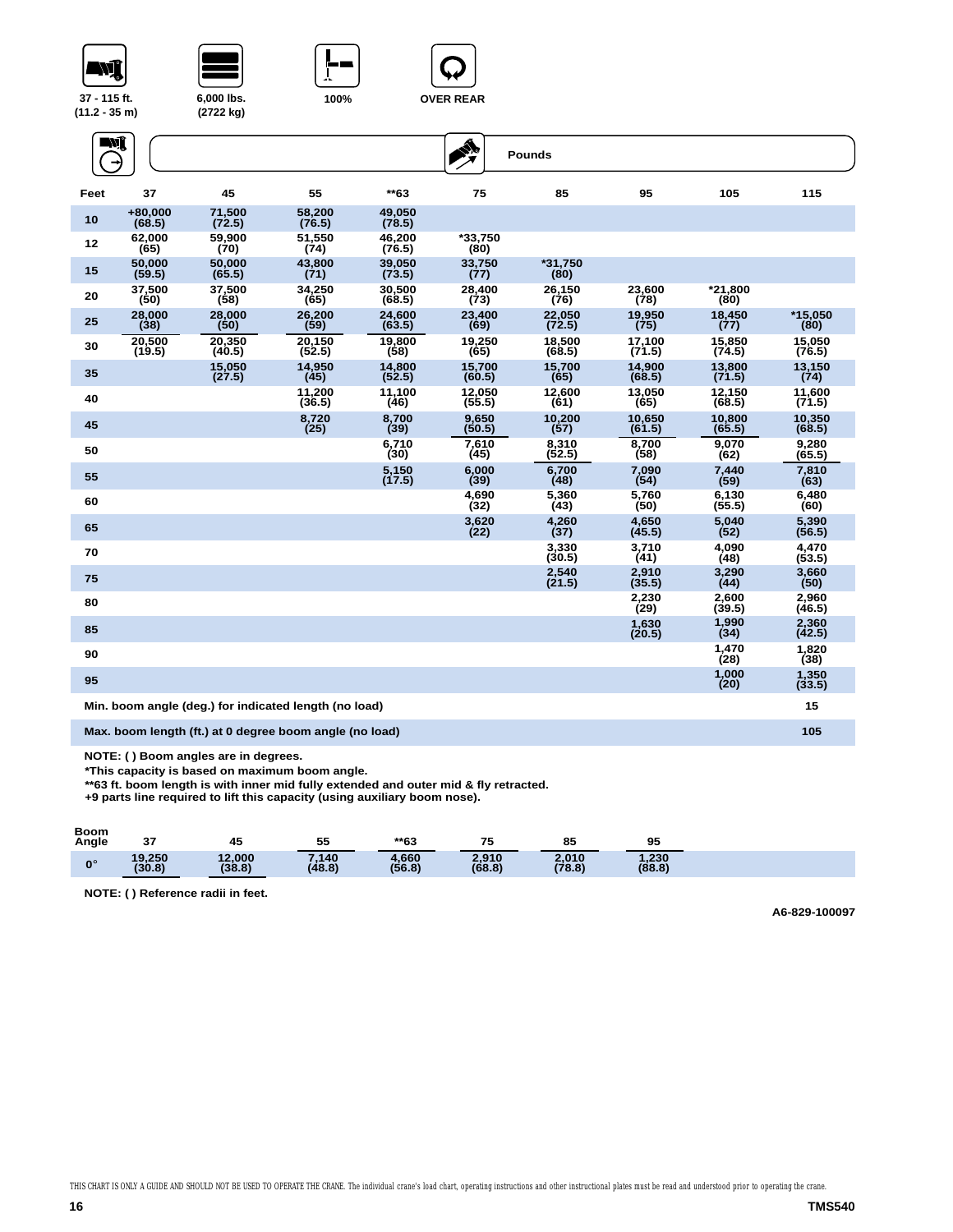







| (2722 kg) |
|-----------|
|           |

| WÎ   |                   |                                                         |                  |                  |                  | <b>Pounds</b>    |                  |                  |                  |
|------|-------------------|---------------------------------------------------------|------------------|------------------|------------------|------------------|------------------|------------------|------------------|
| Feet | 37                | 45                                                      | 55               | **63             | 75               | 85               | 95               | 105              | 115              |
| 10   | +80.000<br>(68.5) | 71.500<br>(72.5)                                        | 58.200<br>(76.5) | 49.050<br>(78.5) |                  |                  |                  |                  |                  |
| 12   | 62.000<br>(65)    | 59.900<br>(70)                                          | 51.550<br>(74)   | 46.200<br>(76.5) | *33.750<br>(80)  |                  |                  |                  |                  |
| 15   | 50.000<br>(59.5)  | 50,000<br>(65.5)                                        | 43.800<br>(71)   | 39.050<br>(73.5) | 33.750<br>(77)   | *31.750<br>(80)  |                  |                  |                  |
| 20   | 37.500<br>(50)    | 37.500<br>(58)                                          | 34.250<br>(65)   | 30.500<br>(68.5) | 28.400<br>(73)   | 26.150<br>(76)   | 23,600<br>(78)   | *21.800<br>(80)  |                  |
| 25   | 28,000<br>(38)    | 28,000<br>(50)                                          | 26,200<br>(59)   | 24.600<br>(63.5) | 23,400<br>(69)   | 22.050<br>(72.5) | 19,950<br>(75)   | 18,450<br>(77)   | *15.050<br>(80)  |
| 30   | 19.800<br>(19.5)  | 19.450<br>(40.5)                                        | 18.750<br>(52.5) | 18.200<br>(58)   | 18.950<br>(65)   | 18,500<br>(68.5) | 17.100<br>(71.5) | 15,850<br>(74.5) | 15.050<br>(76.5) |
| 35   |                   | 14,150<br>(27.5)                                        | 13.650<br>(45)   | 13.150<br>(52.5) | 13.900<br>(60.5) | 14.550<br>(65)   | 14.900<br>(68.5) | 13,800<br>(71.5) | 13,150<br>(74)   |
| 40   |                   |                                                         | 10,200<br>(36.5) | 9,800<br>(46)    | 10.500<br>(55.5) | 11.150<br>(61)   | 11,650<br>(65)   | 12.150<br>(68.5) | 11,600<br>(71.5) |
| 45   |                   |                                                         | 7.680<br>(25)    | 7.350<br>(39)    | 8.110<br>(50.5)  | 8.730<br>(57)    | 9.170<br>(61.5)  | 9.630<br>(65.5)  | 10.050<br>(68.5) |
| 50   |                   |                                                         |                  | 5.460<br>(30)    | 6,300<br>(45)    | 6,920<br>(52.5)  | 7,310<br>(58)    | 7,720<br>(62)    | 8.140<br>(65.5)  |
| 55   |                   |                                                         |                  | 3.990<br>(17.5)  | 4.840<br>(39)    | 5,500<br>(48)    | 5.860<br>(54)    | 6.240<br>(59)    | 6.620<br>(63)    |
| 60   |                   |                                                         |                  |                  | 3.660<br>(32)    | 4,360<br>(43)    | 4.710<br>(50)    | 5.050<br>(55.5)  | 5.410<br>(60)    |
| 65   |                   |                                                         |                  |                  | 2,690<br>(22)    | 3.390<br>(37)    | 3.760<br>(45.5)  | 4,080<br>(52)    | 4.410<br>(56.5)  |
| 70   |                   |                                                         |                  |                  |                  | 2.580<br>(30.5)  | 2.940<br>(41)    | 3.270<br>(48)    | 3.590<br>(53.5)  |
| 75   |                   |                                                         |                  |                  |                  | 1.890<br>(21.5)  | 2.240<br>(35.5)  | 2,580<br>(44)    | 2,890<br>(50)    |
| 80   |                   |                                                         |                  |                  |                  |                  | 1.630<br>(29)    | 1.960<br>(39.5)  | 2.290<br>(46.5)  |
| 85   |                   |                                                         |                  |                  |                  |                  | 1,110<br>(20.5)  | 1.430<br>(34)    | 1.740<br>(42.5)  |
| 90   |                   |                                                         |                  |                  |                  |                  |                  |                  | 1,270<br>(38)    |
|      |                   | Min. boom angle (deg.) for indicated length (no load)   |                  |                  |                  |                  | 5                | 23               | 30               |
|      |                   | Max. boom length (ft.) at 0 degree boom angle (no load) |                  |                  |                  |                  |                  | 85               |                  |

**NOTE: ( ) Boom angles are in degrees.**

**\*This capacity is based on maximum boom angle.**

**\*\*63 ft. boom length is with inner mid fully extended and outer mid & fly retracted.**

**+9 parts line required to lift this capacity (using auxiliary boom nose).**

| <b>Boom</b><br>Angle | 37<br>J1         |                  | 55<br>◡         | **63            | 75              | 85             |
|----------------------|------------------|------------------|-----------------|-----------------|-----------------|----------------|
| $\mathbf{0}^{\circ}$ | 18,750<br>(30.8) | 11,300<br>(38.8) | 6,190<br>(48.8) | 3,530<br>(56.8) | 2,060<br>(68.8) | ,430<br>(78.8) |

**NOTE: ( ) Reference radii in feet.**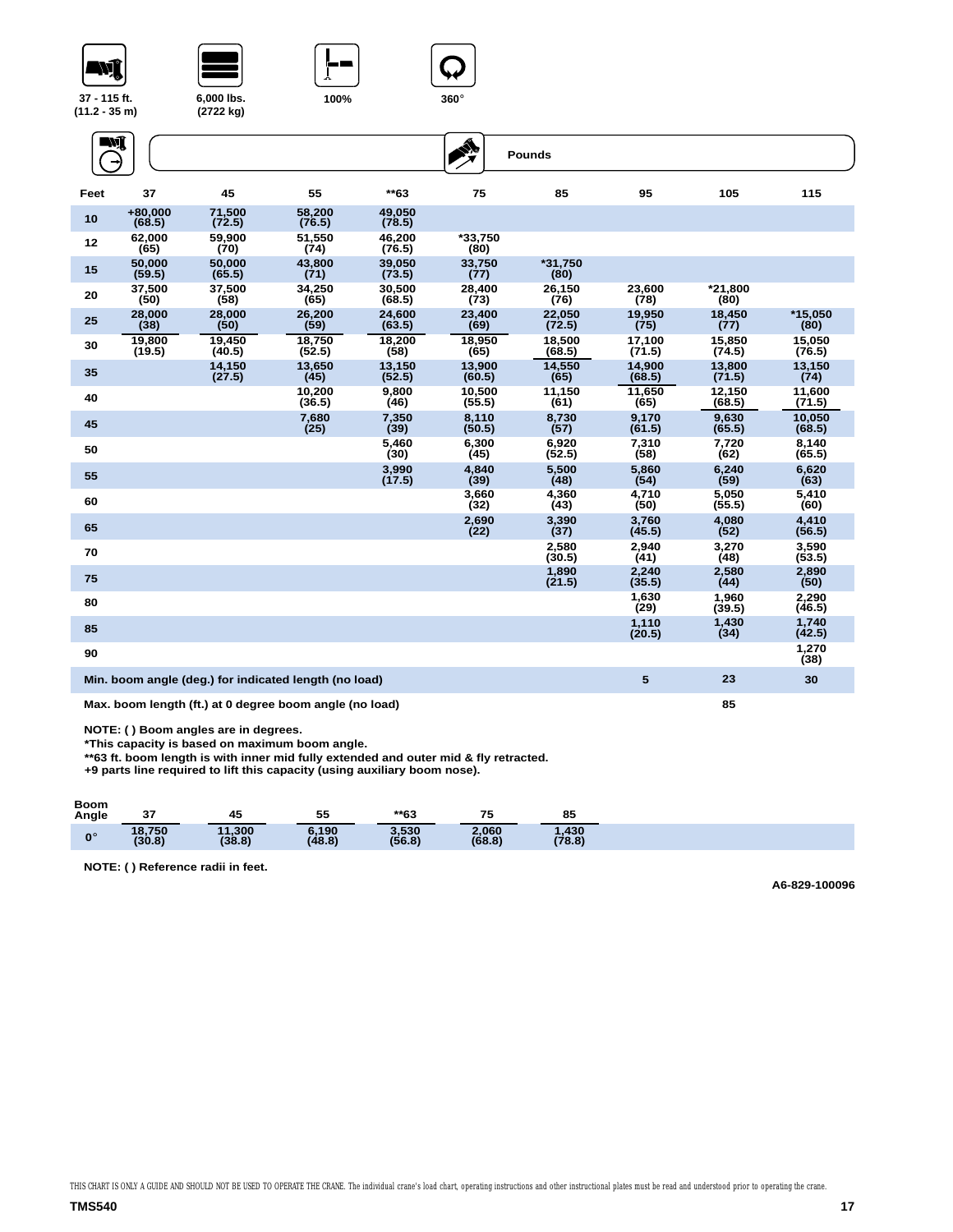







**2,000 lbs. (907 kg)**

**AND** ENÎ **Pounds**  $\Theta$ **105 115 Feet 37 45 55 \*\*63 75 85 95 <sup>10</sup> +80,000 69,000 58,200 49,050 (68.5) (72.5) (76.5) (78.5) 51,550 46,200 \*33,750 <sup>12</sup> 57,750 (65) 57,550 (70) (74) (76.5) (80) <sup>15</sup> 45,750 (59.5) 45,550 (65.5) 43,800 (71) 39,050 (73.5) 33,750 (77) \*31,750 (80) 26,150 <sup>20</sup> 32,300 32,100 31,900 30,500 28,400 23,600 \*21,800 (50) (58) (65) (68.5) (73) (76) (78) (80) 22,800 22,500 22,050 <sup>25</sup> 23,000 (38) 22,600 (59) 23,400 (69) 19,950 (75) 18,450 (77) \*15,050 (80) (50) (63.5) (72.5) 16,950 16,650 17,650 18,250 15,050 <sup>30</sup> 17,150 (19.5) 16,750 (52.5) 17,100 (71.5) 15,850 (74.5) (40.5) (58) (65) (68.5) (76.5)**  $\frac{12,850}{27.5}$ **12,750 13,600 14,200 13,800 12,600 14,650 (68.5) 13,150 (74) (27.5) (45) (52.5) (60.5) (65) (71.5) <sup>40</sup> 9,510 (36.5) 9,460 (46) 10,400 (55.5) 11,200 (61) 11,600 (65) 12,000 (68.5) 11,600 (71.5) 7,100 8,070 8,780 9,160 9,940 <sup>45</sup> 7,130 (25) 9,550 (65.5) (39) (61.5) (68.5) (50.5) (57) (30) 6,210 6,940 7,300 8,050 <sup>50</sup> 5,310 7,670 (62) (45) (52.5) (58) (65.5) <sup>55</sup> 3,890 (17.5) 4,740 (39) 5,440 (48) 5,830 (54) 6,190 (59) 6,550 (63) (32) <sup>60</sup> 3,560 4,220 (43) 4,630 (50) 4,990 (55.5) 5,340 (60) (22) 3,220 <sup>65</sup> 2,580 3,610 (45.5) 4,000 (52) 4,350 (56.5) (37) 3,510 <sup>70</sup> 2,380 2,760 (41) 3,140 (48) (30.5) (53.5) 2,030 2,780 1,660 (21.5) 2,410 (44) 75 (35.5) (50) <sup>80</sup> 1,410 (29) 2,140 (46.5) 1,780 (39.5) 1,230 (34) 1,590 (42.5) 85 1,100 (38) 90 Min. boom angle (deg.) for indicated length (no load) 3 21 29**

**Max. boom length (ft.) at 0 degree boom angle (no load)**

**NOTE: ( ) Boom angles are in degrees.**

**\*This capacity is based on maximum boom angle.**

**\*\*63 ft. boom length is with inner mid fully extended and outer mid & fly retracted.**

**+9 parts line required to lift this capacity (using auxiliary boom nose).**

| <b>Boom</b><br>Angle | 37               | 45               | 55              | **63            | 75              | 85             |
|----------------------|------------------|------------------|-----------------|-----------------|-----------------|----------------|
| $\mathbf{0}^{\circ}$ | 16,350<br>(30.8) | 10,250<br>(38.8) | 5,700<br>(48.8) | 3,450<br>(56.8) | 1,940<br>(68.8) | ,180<br>(78.8) |

**NOTE: ( ) Reference radii in feet.**

**A6-829-100101**

**85**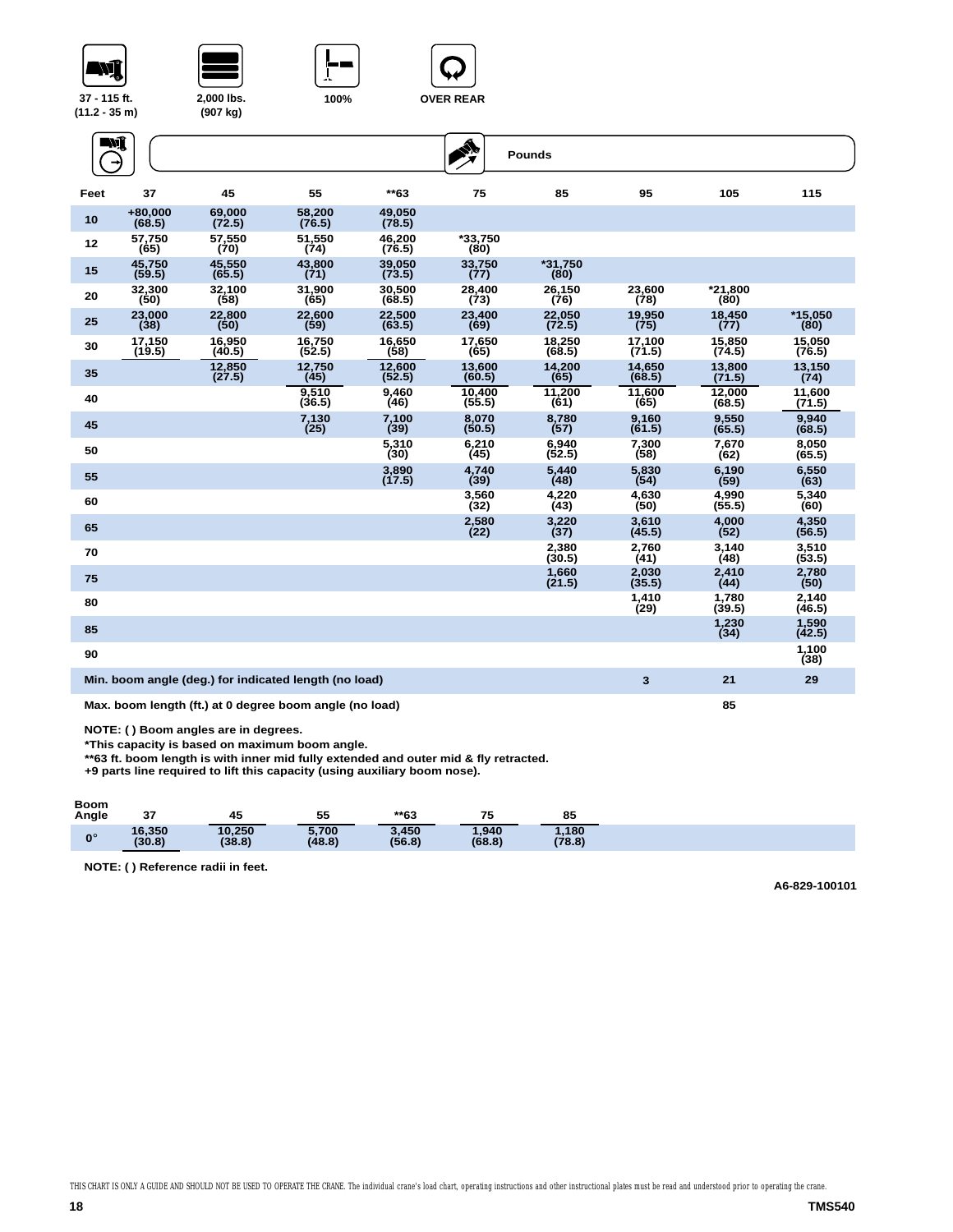









| $(11.2 - 33.0)$ |                     |                  |                  |                  |                  |                  |                  |                  |                  |
|-----------------|---------------------|------------------|------------------|------------------|------------------|------------------|------------------|------------------|------------------|
| NÎ              |                     |                  |                  |                  | $\blacktriangle$ | <b>Pounds</b>    |                  |                  |                  |
| Feet            | 37                  | 45               | 55               | **63             | 75               | 85               | 95               | 105              | 115              |
| 10              | $+80.000$<br>(68.5) | 60.100<br>(72.5) | 58.200<br>(76.5) | 49.050<br>(78.5) |                  |                  |                  |                  |                  |
| 12              | 53,400<br>(65)      | 53,200<br>(70)   | 51,550<br>(74)   | 46,200<br>(76.5) | *33,750<br>(80)  |                  |                  |                  |                  |
| 15              | 45.350<br>(59.5)    | 45.150<br>(65.5) | 43,800<br>(71)   | 39.050<br>(73.5) | 33,750<br>(77)   | *31.750<br>(80)  |                  |                  |                  |
| 20              | 31,600<br>(50)      | 31,350<br>(58)   | 31,150<br>(65)   | 30.050<br>(68.5) | 28,400<br>(73)   | 26.150<br>(76)   | 23,600<br>(78)   | *21,800<br>(80)  |                  |
| 25              | 23,000<br>(38)      | 22,800<br>(50)   | 22,600<br>(59)   | 22,200<br>(63.5) | 23,000<br>(69)   | 22,050<br>(72.5) | 19,950<br>(75)   | 18,450<br>(77)   | *15,050<br>(80)  |
| 30              | 16,500<br>(19.5)    | 16,150<br>(40.5) | 15.450<br>(52.5) | 14,900<br>(58)   | 15,650<br>(65)   | 16,300<br>(68.5) | 17,050<br>(71.5) | 15,850<br>(74.5) | 15,050<br>(76.5) |
| 35              |                     | 11,500<br>(27.5) | 11,000<br>(45)   | 10,500<br>(52.5) | 11,250<br>(60.5) | 11,900<br>(65)   | 12,500<br>(68.5) | 13,050<br>(71.5) | 13,150<br>(74)   |
| 40              |                     |                  | 8.000<br>(36.5)  | 7.600<br>(46)    | 8.320<br>(55.5)  | 8.960<br>(61)    | 9.460<br>(65)    | 9.970<br>(68.5)  | 10.500<br>(71.5) |
| 45              |                     |                  | 5,800<br>(25)    | 5.460<br>(39)    | 6.220<br>(50.5)  | 6.850<br>(57)    | 7.290<br>(61.5)  | 7.740<br>(65.5)  | 8.210<br>(68.5)  |
| 50              |                     |                  |                  | 3,810<br>(30)    | 4.650<br>(45)    | 5.270<br>(52.5)  | 5.660<br>(58)    | 6.070<br>(62)    | 6.490<br>(65.5)  |
| 55              |                     |                  |                  | 2.530<br>(17.5)  | 3,380<br>(39)    | 4.040<br>(48)    | 4.400<br>(54)    | 4.770<br>(59)    | 5,160<br>(63)    |
| 60              |                     |                  |                  |                  | 2,340<br>(32)    | 3,040<br>(43)    | 3,390<br>(50)    | 3,730<br>(55.5)  | 4,090<br>(60)    |
| 65              |                     |                  |                  |                  | 1,500<br>(22)    | 2,190<br>(37)    | 2,560<br>(45.5)  | 2,880<br>(52)    | 3,220<br>(56.5)  |
| 70              |                     |                  |                  |                  |                  | 1.480<br>(30.5)  | 1,840<br>(41)    | 2,170<br>(48)    | 2,490<br>(53.5)  |
| 75              |                     |                  |                  |                  |                  |                  | 1,220<br>(35.5)  | 1,570<br>(44)    | 1,870<br>(50)    |
| 75              |                     |                  |                  |                  |                  |                  |                  | 1,020<br>(39.5)  | 1,340<br>(46.5)  |

**Min. boom angle (deg.) for indicated length (no load) Max. boom length (ft.) at 0 degree boom angle (no load)**

**75**

**28 35**

**18**

**NOTE: ( ) Boom angles are in degrees.**

**\*This capacity is based on maximum boom angle.**

**\*\*63 ft. boom length is with inner mid fully extended and outer mid & fly retracted. +9 parts line required to lift this capacity (using auxiliary boom nose).**

**NOTE: ( ) Reference radii in feet.**

**A6-829-100100**

**40**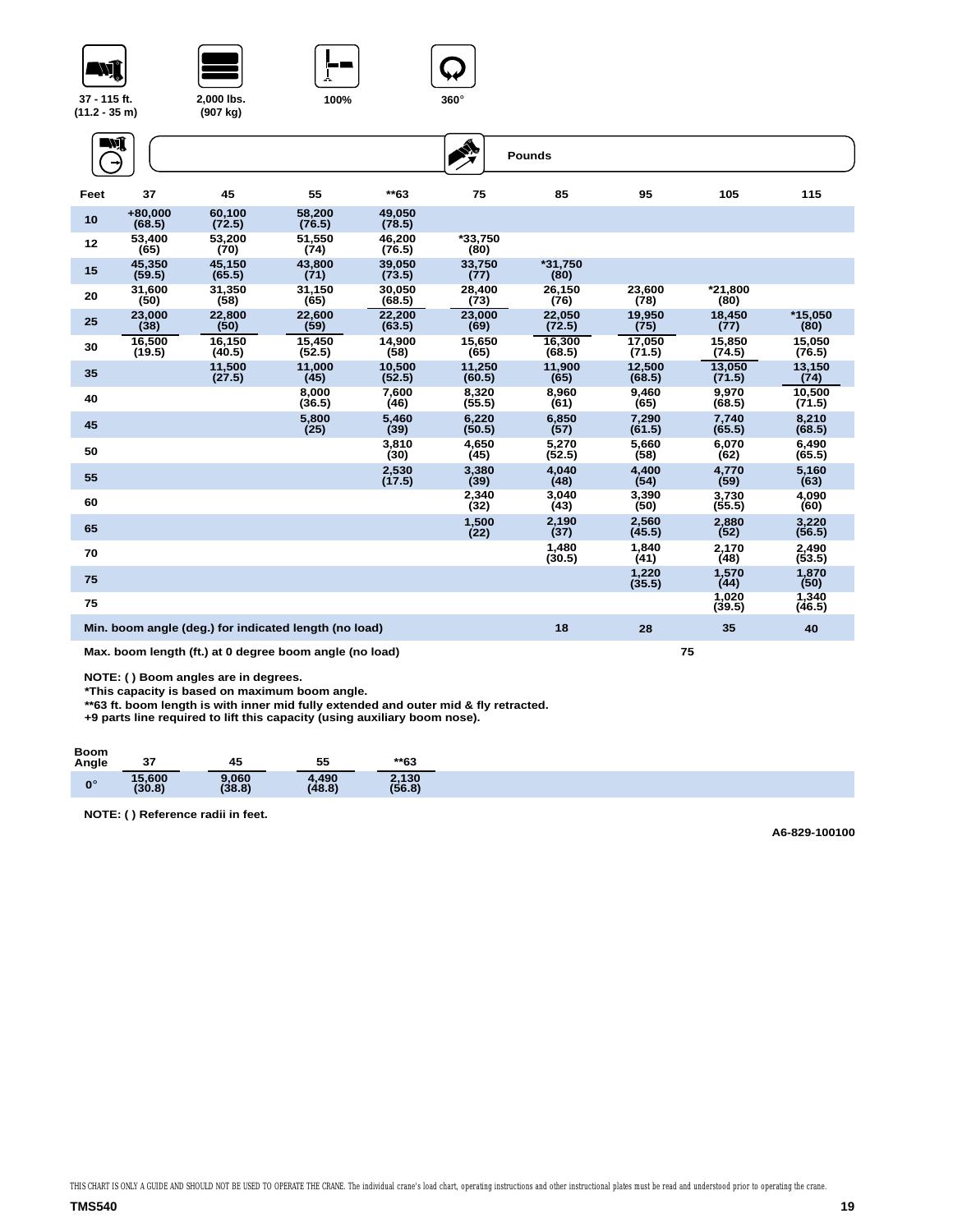

**37 - 115 ft. (11.2 - 35 m)**



**30 - 54 ft.** 





**100% OVER REAR**

**Pounds**



|      |                              | <b>30 FT LENGTH</b>           |                      |                            | <b>54 FT LENGTH</b>           |                      |
|------|------------------------------|-------------------------------|----------------------|----------------------------|-------------------------------|----------------------|
| Feet | $0^{\circ}$<br><b>OFFSET</b> | $25^{\circ}$<br><b>OFFSET</b> | 45°<br><b>OFFSET</b> | $0^\circ$<br><b>OFFSET</b> | $25^{\circ}$<br><b>OFFSET</b> | 45°<br><b>OFFSET</b> |
| 30   | $*8,510$<br>(80)             |                               |                      |                            |                               |                      |
| 35   | 8,510<br>(78)                |                               |                      |                            |                               |                      |
| 40   | 8,510<br>(76)                | $*8,000$<br>(80)              |                      | $*5,010$<br>(80)           |                               |                      |
| 45   | 7,450<br>(73.5)              | 7,900<br>(78)                 | $*4,500$<br>(80)     | 5,010<br>(78.5)            |                               |                      |
| 50   | 6,560<br>(71.5)              | 7,340<br>(75.5)               | 4,410<br>(78)        | 5,010<br>(77)              |                               |                      |
| 55   | 5,800<br>(69.5)              | 6,500<br>(73.5)               | 4,340<br>(76)        | 5,010<br>(75)              |                               |                      |
| 60   | 5,140<br>(67.5)              | 5,770<br>(71)                 | 4,270<br>(73.5)      | 5,010<br>(73)              | $*3,840$<br>(80)              |                      |
| 65   | 4,560<br>(65)                | 5,130<br>(69)                 | 4,220<br>(71)        | 4,470<br>(71.5)            | 3,640<br>(78)                 |                      |
| 70   | 4,060<br>(62.5)              | 4,570<br>(66.5)               | 4,170<br>(69)        | 3,990<br>(69.5)            | 3,490<br>(76)                 | $*2,200$<br>(80)     |
| 75   | 3.610<br>(60.5)              | 4.070<br>(64.5)               | 4.130<br>(66.5)      | 3.570<br>(67.5)            | 3.340<br>(74)                 | 2.100<br>(77.5)      |
| 80   | 3,210<br>(58)                | 3,620<br>(62)                 | 4,100<br>(64)        | 3,180<br>(65.5)            | 3,220<br>(72)                 | 2,050<br>(75)        |
| 85   | 2,860<br>(55.5)              | 3,210<br>(59.5)               | 3,730<br>(61)        | 2,840<br>(63.5)            | 3,100<br>(70)                 | 2,000<br>(73)        |
| 90   | 2,360<br>(53)                | 2,840<br>(56.5)               | 3,080<br>(58.5)      | 2,530<br>(61.5)            | 3,000<br>(68)                 | 1,970<br>(71)        |
| 95   | 1,900<br>(50)                | 2,330<br>(54)                 | 2,510<br>(55.5)      | 2,250<br>(59.5)            | 2,800<br>(66)                 | 1,940<br>(68.5)      |
| 100  | 1,500<br>(47.5)              | 1,870<br>(51)                 |                      | 1,990<br>(57.5)            | 2.490<br>(63.5)               | 1.920<br>(66.5)      |
| 105  | 1,130<br>(44.5)              | 1,450<br>(48)                 |                      | 1,590<br>(55)              | 2,200<br>(61.5)               | 1,910<br>(64)        |
| 110  |                              | 1,080<br>(45)                 |                      | 1,210<br>(53)              | 1,930<br>(59)                 | 1,900<br>(61.5)      |
| 115  |                              |                               |                      |                            | 1,550<br>(56.5)               | 1,810<br>(58.5)      |
| 120  |                              |                               |                      |                            | 1,200<br>(54)                 |                      |
|      |                              |                               |                      |                            |                               |                      |

**AND** 

#### **No Load Stability Data**

| Minimum boom angle (deg.)<br>for indicated length                                                                                                                                                                                 | 40 |    | 45 | 48 |    | 49 |
|-----------------------------------------------------------------------------------------------------------------------------------------------------------------------------------------------------------------------------------|----|----|----|----|----|----|
| Maximum boom length (ft.)<br>at 0 deg. boom angle                                                                                                                                                                                 |    | 75 |    |    | 63 |    |
| $\frac{1}{2}$ . The contract of the contract of the contract of the contract of the contract of the contract of the contract of the contract of the contract of the contract of the contract of the contract of the contract of t |    |    |    |    |    |    |

**NOTE: ( ) Boom angles are in degrees. \*This capacity is based on maximum boom angle.**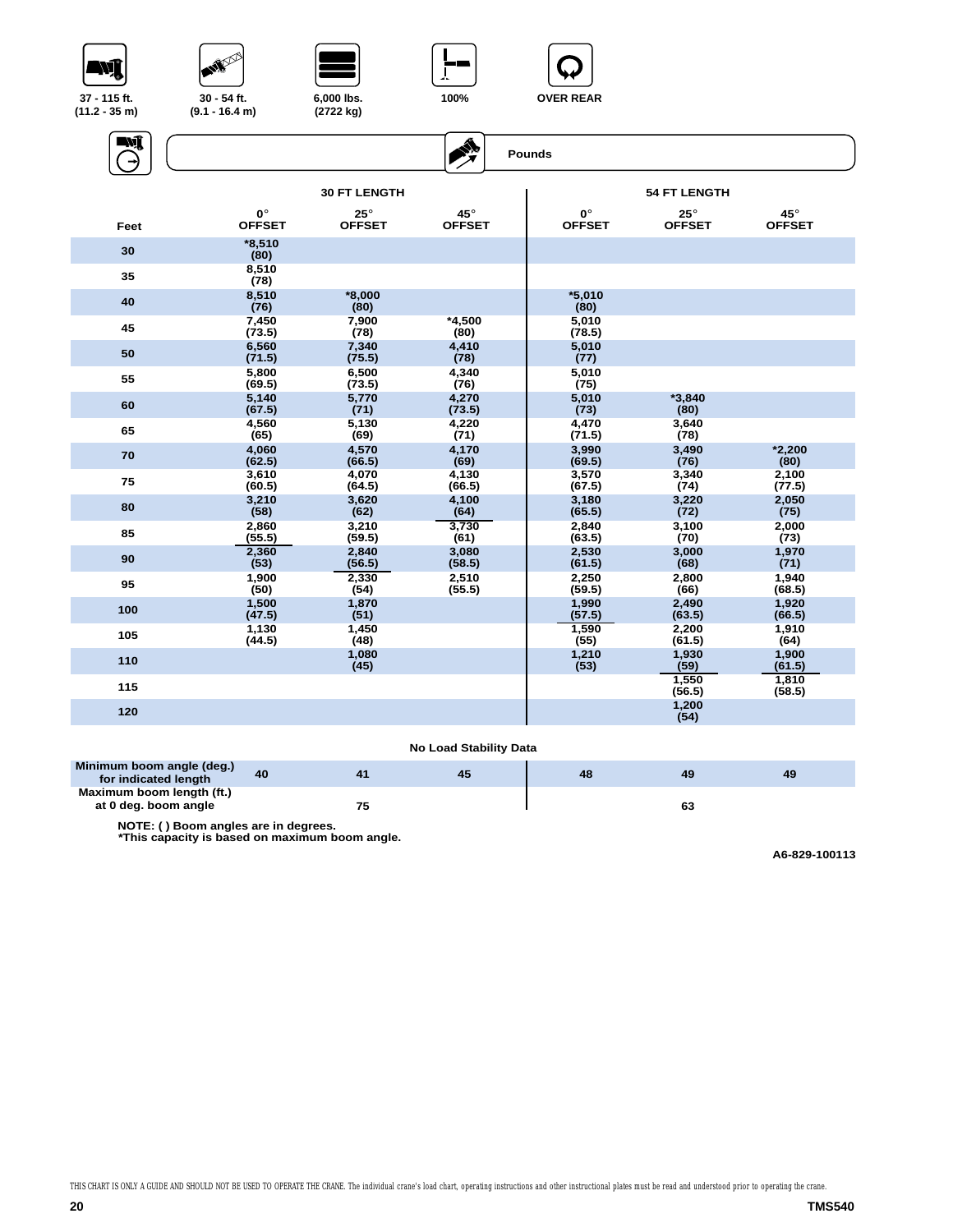





**6,000 lbs. (2722 kg)**





|      | <b>30 FT LENGTH</b>          |                             |                             | <b>54 FT LENGTH</b>          |                             |                      |  |
|------|------------------------------|-----------------------------|-----------------------------|------------------------------|-----------------------------|----------------------|--|
| Feet | $0^{\circ}$<br><b>OFFSET</b> | $25^\circ$<br><b>OFFSET</b> | $45^\circ$<br><b>OFFSET</b> | $0^{\circ}$<br><b>OFFSET</b> | $25^\circ$<br><b>OFFSET</b> | 45°<br><b>OFFSET</b> |  |
| 30   | $*8,510$<br>(80)             |                             |                             |                              |                             |                      |  |
| 35   | 8,510<br>(78)                |                             |                             |                              |                             |                      |  |
| 40   | 8,510<br>(76)                | $*8,000$<br>(80)            |                             | $*5,010$<br>(80)             |                             |                      |  |
| 45   | 7,450<br>(73.5)              | 7,900<br>(78)               | $*4,500$<br>(80)            | 5,010<br>(78.5)              |                             |                      |  |
| 50   | 6,560<br>(71.5)              | 7,340<br>(75.5)             | 4,410<br>(78)               | 5,010<br>(77)                |                             |                      |  |
| 55   | 5,800<br>(69.5)              | 6,500<br>(73.5)             | 4,340<br>(76)               | 5,010<br>(75)                |                             |                      |  |
| 60   | 5,140<br>(67.5)              | 5,770<br>(71)               | 4,270<br>(73.5)             | 5,010<br>(73)                | $*3,840$<br>(80)            |                      |  |
| 65   | 4.560<br>(65)                | 5,130<br>(69)               | 4,220<br>(71)               | 4,470<br>(71.5)              | 3,640<br>(78)               |                      |  |
| 70   | 4.020<br>(62.5)              | 4,570<br>(66.5)             | 4,170<br>(69)               | 3,990<br>(69.5)              | 3,490<br>(76)               | $*2,200$<br>(80)     |  |
| 75   | 3,280<br>(60.5)              | 3,930<br>(64.5)             | 4,130<br>(66.5)             | 3,570<br>(67.5)              | 3,340<br>(74)               | 2,100<br>(77.5)      |  |
| 80   | 2,650<br>(58)                | 3,130<br>(62)               | 3,490<br>(64)               | 3,060<br>(65.5)              | 3,220<br>(72)               | 2,050<br>(75)        |  |
| 85   | 2,100<br>(55.5)              | 2,570<br>(59.5)             | 2,870<br>(61)               | 2,530<br>(63.5)              | 3,100<br>(70)               | 2.000<br>(73)        |  |
| 90   | 1,620<br>(53)                | 2,070<br>(56.5)             | 2.290<br>(58.5)             | 2,080<br>(61.5)              | 2,920<br>(68)               | 1,970<br>(71)        |  |
| 95   | 1,190<br>(50)                | 1.630<br>(54)               | 1.770<br>(55.5)             | 1.670<br>(59.5)              | 2.440<br>(66)               | 1.940<br>(68.5)      |  |
| 100  |                              | 1,210<br>(51)               |                             | 1,310<br>(57.5)              | 2,020<br>(63.5)             | 1,920<br>(66.5)      |  |
| 105  |                              |                             |                             |                              | 1.640<br>(61.5)             | 1,910<br>(64)        |  |
| 110  |                              |                             |                             |                              | 1,290<br>(59)               | 1,570<br>(61.5)      |  |

#### **No Load Stability Data**

| Minimum boom angle (deg.)<br>for indicated length | 47 | 48 | 48 | 54 | 55 | 55 |
|---------------------------------------------------|----|----|----|----|----|----|
| Maximum boom length (ft.)<br>at 0 deg. boom angle |    | ხა |    |    | 55 |    |

**NOTE: ( ) Boom angles are in degrees. \*This capacity is based on maximum boom angle.**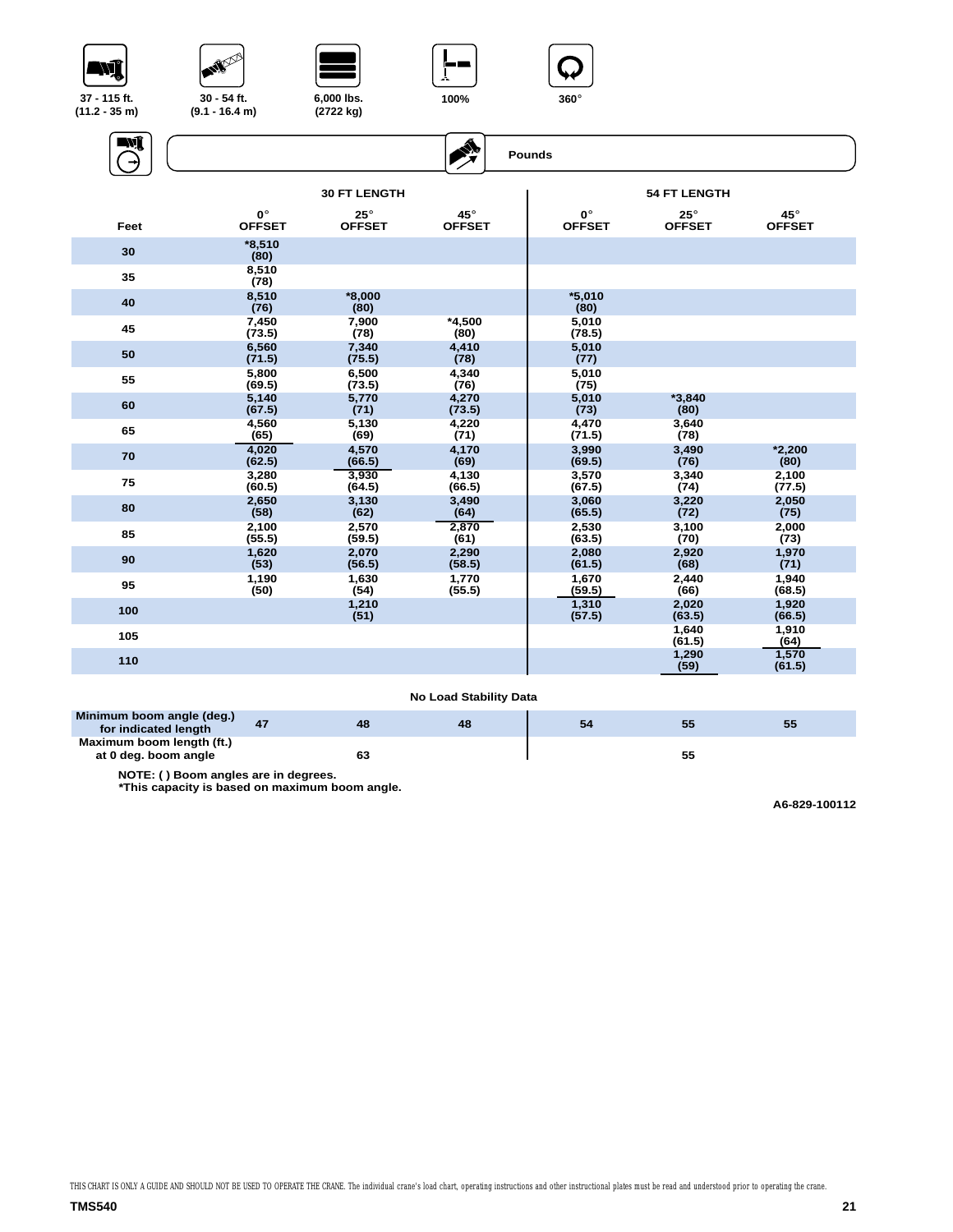













**(9.1 - 16.4 m)**



|      |                              | <b>30 FT LENGTH</b>           |                      |                            | <b>54 FT LENGTH</b>           |                      |
|------|------------------------------|-------------------------------|----------------------|----------------------------|-------------------------------|----------------------|
| Feet | $0^{\circ}$<br><b>OFFSET</b> | $25^{\circ}$<br><b>OFFSET</b> | 45°<br><b>OFFSET</b> | $0^\circ$<br><b>OFFSET</b> | $25^{\circ}$<br><b>OFFSET</b> | 45°<br><b>OFFSET</b> |
| 30   | $*8,510$<br>(80)             |                               |                      |                            |                               |                      |
| 35   | 8,510<br>(78)                |                               |                      |                            |                               |                      |
| 40   | 8,510<br>(76)                | $*8,000$<br>(80)              |                      | $*5,010$<br>(80)           |                               |                      |
| 45   | 7,450<br>(73.5)              | 7,900<br>(78)                 | $*4,500$<br>(80)     | 5,010<br>(78.5)            |                               |                      |
| 50   | 6,560<br>(71.5)              | 7,340<br>(75.5)               | 4,410<br>(78)        | 5,010<br>(77)              |                               |                      |
| 55   | 5,800<br>(69.5)              | 6,500<br>(73.5)               | 4,340<br>(76)        | 5,010<br>(75)              |                               |                      |
| 60   | 5,140<br>(67.5)              | 5,770<br>(71)                 | 4,270<br>(73.5)      | 5,010<br>(73)              | $*3,840$<br>(80)              |                      |
| 65   | 4,560<br>(65)                | 5,130<br>(69)                 | 4,220<br>(71)        | 4,470<br>(71.5)            | 3,640<br>(78)                 |                      |
| 70   | 3,960<br>(62.5)              | 4,570<br>(66.5)               | 4,170<br>(69)        | 3,990<br>(69.5)            | 3,490<br>(76)                 | $*2,200$<br>(80)     |
| 75   | 3,250<br>(60.5)              | 3,980<br>(64.5)               | 4,130<br>(66.5)      | 3,570<br>(67.5)            | 3,340<br>(74)                 | 2,100<br>(77.5)      |
| 80   | 2,640<br>(58)                | 3,280<br>(62)                 | 3,640<br>(64)        | 3,180<br>(65.5)            | 3,220<br>(72)                 | 2,050<br>(75)        |
| 85   | 2,110<br>(55.5)              | 2,660<br>(59.5)               | 2,960<br>(61)        | 2,820<br>(63.5)            | 3,100<br>(70)                 | 2,000<br>(73)        |
| 90   | 1,640<br>(53)                | 2,130<br>(56.5)               | 2,360<br>(58.5)      | 2,280<br>(61.5)            | 3,000<br>(68)                 | 1,970<br>(71)        |
| 95   | 1,220<br>(50)                | 1,650<br>(54)                 | 1,830<br>(55.5)      | 1,790<br>(59.5)            | 2,660<br>(66)                 | 1,940<br>(68.5)      |
| 100  |                              | 1,230<br>(51)                 |                      | 1,360<br>(57.5)            | 2,180<br>(63.5)               | 1,920<br>(66.5)      |
| 105  |                              |                               |                      |                            | 1.740<br>(61.5)               | 1,910<br>(64)        |
| 110  |                              |                               |                      |                            | 1,350<br>(59)                 | 1,680<br>(61.5)      |
| 115  |                              |                               |                      |                            | 1,000<br>(56.5)               | 1,260<br>(58.5)      |
|      |                              |                               |                      |                            |                               |                      |

**No Load Stability Data**

| Minimum boom angle (deg.)<br>for indicated length | 46 | 47 | 47 | -52 | -55 | 54 |
|---------------------------------------------------|----|----|----|-----|-----|----|
| Maximum boom length (ft.)<br>at 0 deg. boom angle |    | 63 |    |     | 55  |    |
| .                                                 |    |    |    |     |     |    |

**NOTE: ( ) Boom angles are in degrees. \*This capacity is based on maximum boom angle.**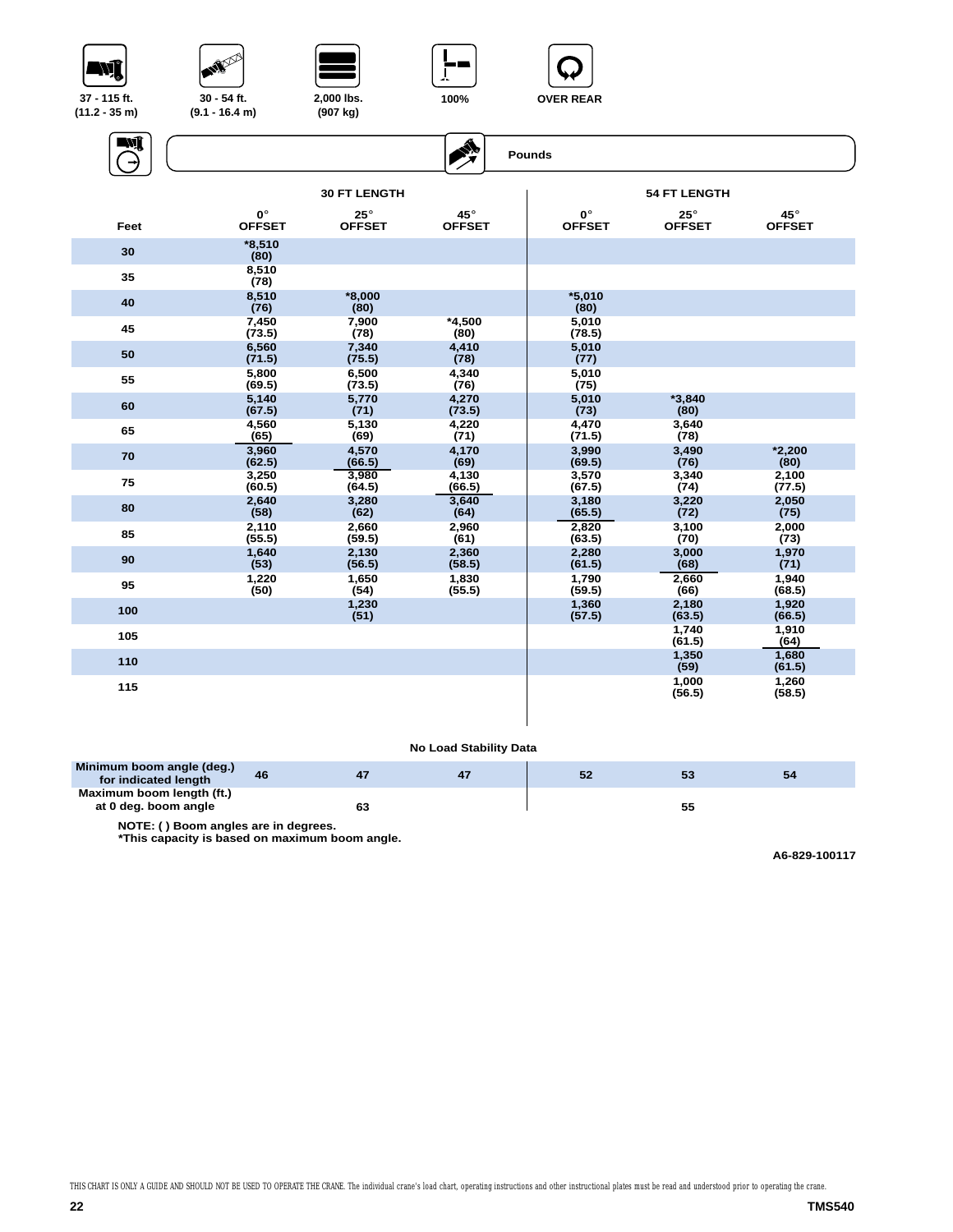

**(11.2 - 35 m)**



**(907 kg)**

**30 - 54 ft. (9.1 - 16.4 m)**

RAN



 $\overline{\mathbf{M}}$ 

| - 75<br>$\rightarrow$ |                              |                             | $\sum_{i=1}^N$                | Pounds                     |                               |                      |
|-----------------------|------------------------------|-----------------------------|-------------------------------|----------------------------|-------------------------------|----------------------|
|                       |                              | <b>30 FT LENGTH</b>         |                               |                            | <b>54 FT LENGTH</b>           |                      |
| Feet                  | $0^{\circ}$<br><b>OFFSET</b> | $25^\circ$<br><b>OFFSET</b> | 45°<br><b>OFFSET</b>          | $0^\circ$<br><b>OFFSET</b> | $25^{\circ}$<br><b>OFFSET</b> | 45°<br><b>OFFSET</b> |
| 30                    | $*8,510$<br>(80)             |                             |                               |                            |                               |                      |
| 35                    | 8,510<br>(78)                |                             |                               |                            |                               |                      |
| 40                    | 8,510<br>(76)                | $*8,000$<br>(80)            |                               | $*5,010$<br>(80)           |                               |                      |
| 45                    | 7,450<br>(73.5)              | 7,900<br>(78)               | $*4,500$<br>(80)              | 5,010<br>(78.5)            |                               |                      |
| 50                    | 6,560<br>(71.5)              | 7,340<br>(75.5)             | 4,410<br>(78)                 | 5,010<br>(77)              |                               |                      |
| 55                    | 5.760<br>(69.5)              | 6,500<br>(73.5)             | 4,340<br>(76)                 | 5,010<br>(75)              |                               |                      |
| 60                    | 4,620<br>(67.5)              | 5,540<br>(71)               | 4,270<br>(73.5)               | 5,010<br>(73)              | $*3,840$<br>(80)              |                      |
| 65                    | 3,690<br>(65)                | 4,500<br>(69)               | 4,220<br>(71)                 | 4,470<br>(71.5)            | 3,640<br>(78)                 |                      |
| 70                    | 2,920<br>(62.5)              | 3,640<br>(66.5)             | 4,110<br>(69)                 | 3,670<br>(69.5)            | 3,490<br>(76)                 | $*2,200$<br>(80)     |
| 75                    | 2,270<br>(60.5)              | 2,910<br>(64.5)             | 3,300<br>(66.5)               | 2,960<br>(67.5)            | 3,340<br>(74)                 | 2,100<br>(77.5)      |
| 80                    | 1,700<br>(58)                | 2,290<br>(62)               | 2,600<br>(64)                 | 2,350<br>(65.5)            | 3,220<br>(72)                 | 2,050<br>(75)        |
| 85                    | 1,220<br>(55.5)              | 1,740<br>(59.5)             | 1,990<br>(61)                 | 1,820<br>(63.5)            | 2,830<br>(70)                 | 2,000<br>(73)        |
| 90                    |                              | 1,270<br>(56.5)             | 1,460<br>(58.5)               | 1,350<br>(61.5)            | 2,280<br>(68)                 | 1,970<br>(71)        |
| 95                    |                              |                             | 1,000<br>(55.5)               |                            | 1,800<br>(66)                 | 1,940<br>(68.5)      |
| 100                   |                              |                             |                               |                            | 1,380<br>(63.5)               | 1,760<br>(66.5)      |
| 105                   |                              |                             |                               |                            | 1,000<br>(61.5)               | 1,310<br>(64)        |
|                       |                              |                             | <b>No Load Stability Data</b> |                            |                               |                      |

к≽

**Minimum boom angle (deg.) for indicated length 52 53 54 58 60 60 Maximum boom length (ft.)**  at 0 deg. boom angle **55** 55

**NOTE: ( ) Boom angles are in degrees. \*This capacity is based on maximum boom angle.**